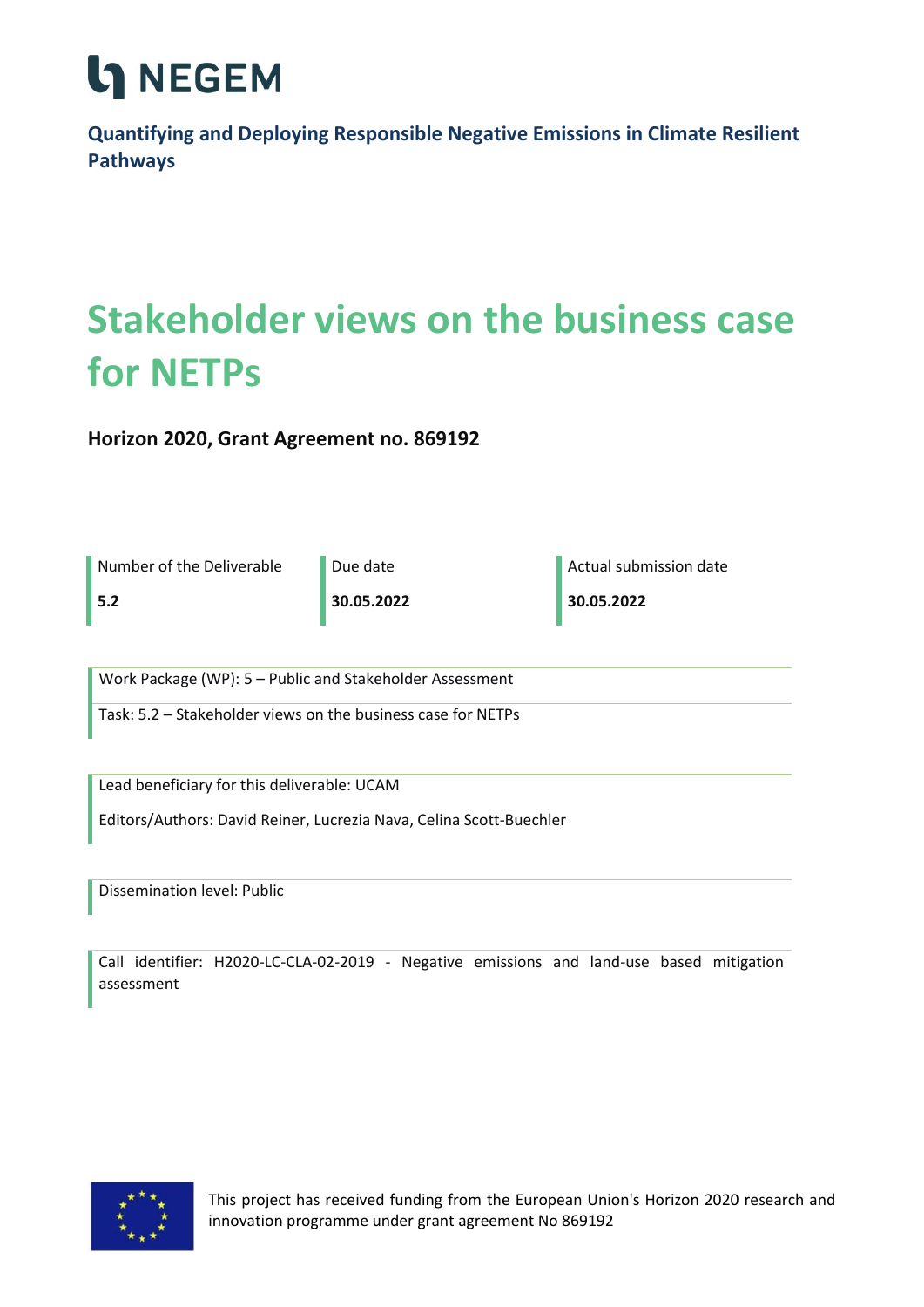

### **Document history**

| $\vee$ | Date       | <b>Beneficiary</b> | Author/Reviewer                                                                                         |
|--------|------------|--------------------|---------------------------------------------------------------------------------------------------------|
| 1.0    | 2022-05-17 | <b>UCAM</b>        | David Reiner, Lucrezia Nava,<br>Celina Scott-Buechler/Mark<br>Preston (BELLONA), Cat Reynolds<br>(DRAX) |
| 1.1    | 2022-05-30 | <b>UCAM</b>        | David Reiner, Lucrezia Nava,<br>Celina Scott-Buechler                                                   |

### **Partners**

| VTT - VTT Technical Research Centre of Finland Ltd, Finland               |
|---------------------------------------------------------------------------|
| PIK - Potsdam Institute for Climate Impact Research, Germany              |
| ICL - Imperial College of Science Technology and Medicine, United Kingdom |
| UCAM - University of Cambridge, United Kingdom                            |
| ETH - Eidgenössische Technische Hochschule Zürich, Switzerland            |
| BELLONA - Bellona Europa, Belgium                                         |
| ETA - ETA Energia, Trasporti, Agricoltura, Italy                          |
| NIVA - Norwegian Institute for Water Research, Norway                     |
| RUG - University of Groningen, Netherlands                                |
| INSA - Institut National des Sciences Appliquées de Toulouse, France      |
| CMW - Carbon Market Watch, Belgium                                        |
| UOXF - University of Oxford, United Kingdom                               |
| SE - Stockholm Exergi, Sweden                                             |
| St1 - St1 Oy, Finland                                                     |
| DRAX - Drax Power Limited, United Kingdom                                 |
| SAPPI - Sappi Netherlands Services, The Netherlands                       |

#### **Statement of Originality**

This deliverable contains original unpublished work except where clearly indicated otherwise. Acknowledgement of previously published material and of the work of others has been made through appropriate citation, quotation or both.

#### **Disclaimer of warranties**

The sole responsibility for the content of this report lies with the authors. It does not necessarily reflect the opinion of the European Union. Neither the European Commission nor INEA are responsible for any use that may be made of the information contained therein.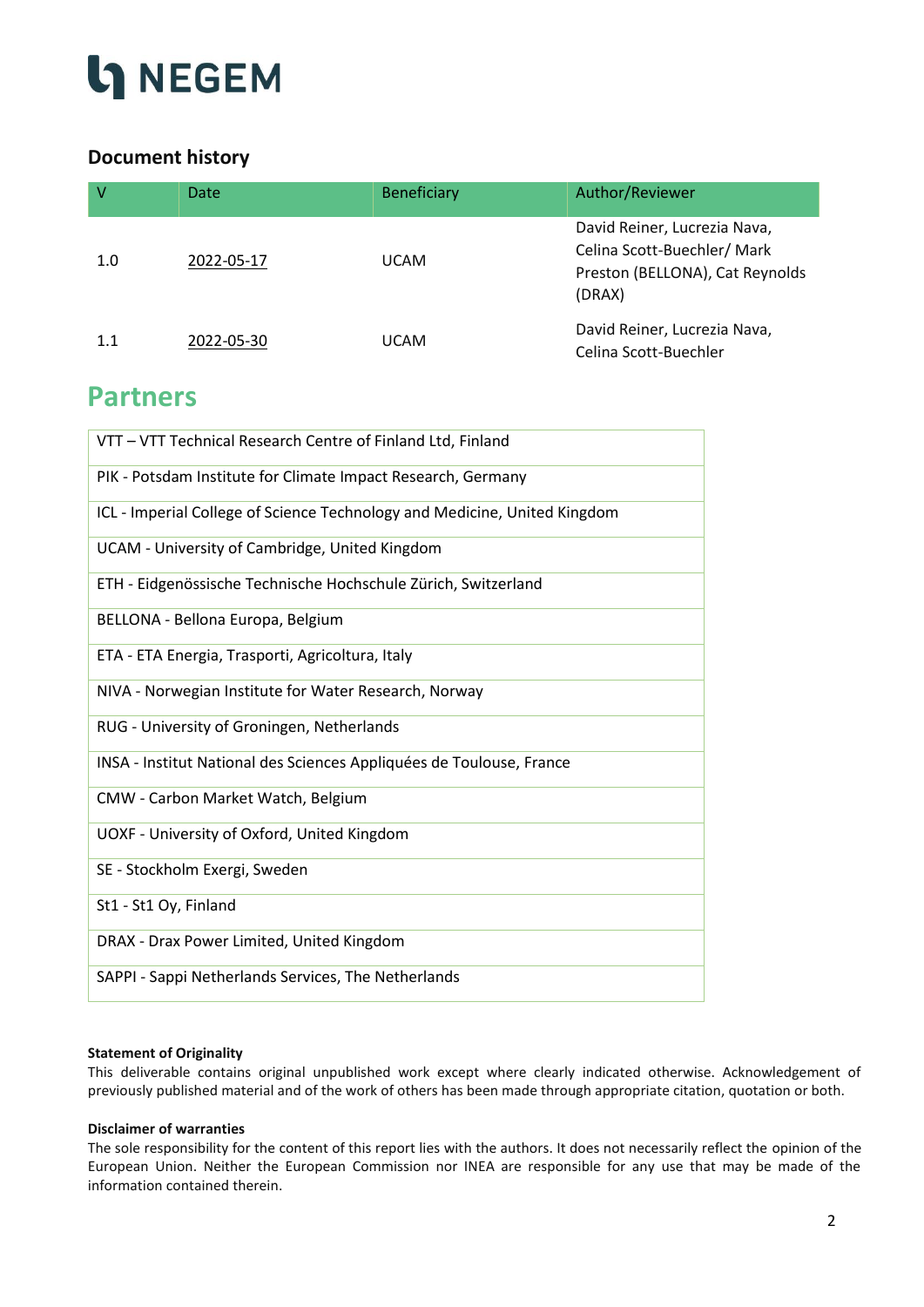### <span id="page-2-0"></span>**Executive Summary**

The development and scalability of negative emission technologies and practices (NETPs) are dependent on the engagement of different stakeholders. Actors in the private sector and NGOs are especially important, as they are called upon to invest in or deploy the different NETPs and to legitimize projects and policies on carbon removal. Therefore, in order to shed light on the business case for NETPs, it is important to understand the perceptions of different stakeholders and highlight the barriers that emerge to their deployment and use.

To understand stakeholder views on the business case for NETPs, and its potential barriers, we conducted 46 interviews with 20 leading European environmental NGOs, 3 government agencies, and 23 companies in industries such as energy, CDR development, and agroforestry. These interviews totalled 55 hours—each interview was 72 minutes on average. Interview-based analysis allow researchers to interrogate not just interviewees' overall opinions but also the motivation and reasoning that undergird their opinions (Shrum et al., 2020; O'Beirne et al., 2020; Buck, 2018). In this way, they lend themselves to more in-depth consideration of how opinions form and what contingencies those opinions rest on. They are thus especially useful for understanding the potential roles of policies in earning a social license to operate (SLO) (Mabon et al., 2013; O'Beirne et al., 2020). In line with our aim, we focused interview questions on stakeholders' perceptions of the relative pros and cons of various NETPs as well as the regulatory framework within which they are either enabled or hampered.

Our interviews elucidated several trends. Most importantly, they reveal the barriers that stakeholders face in their engagement with NETPs, which affect both the legitimacy of NETPs-related projects and policies and the stakeholders' efforts in their development and deployment. First, we found a set of barriers faced by stakeholders interested in buying NETP credits, developing or deploying NETPs, or supporting NETPs-related initiatives. Stakeholders highlighted uncertainties in the present and future policies and markets and, relatedly, current and future business cases for NETPs as some of the main reasons for continuing business as usual and thus not engaging with NETPs. There was a strong indication that one helpful role for policy would be to reduce uncertainty and encourage industrial clusters of technology-based NETPs to promote synergies between different stages of industrial carbon removal, i.e.  $CO<sub>2</sub>$  capture, transportation, and storage. If policies do not address the sources of uncertainty, the risk is that organisations (in particular in the private sector) will only engage in NETP projects that are aligned with and/or similar to their current operations and business models. These "familiar" solutions, however, are not necessarily the most effective or efficient ones to reduce or remove  $CO<sub>2</sub>$ , and therefore focusing exclusively on them might represent a cost not only for the organisation but for the society as a whole.

Second, we found that issue framing and interaction with existing value-sets are crucial to hindering or catalysing engagement with NETPs. In particular, stakeholders differ on their perceptions about nature- and technology-based solutions, also due to historical differences in the use and understanding of forests and nature. These differences can also be ascribed to different frames – in particular whether NETPs are evaluated in comparison with existing alternatives or in absolute terms. Taking a relative perspective involves accepting some risks and developing and using a mix of NETPs. This approach assumes that the alternative of not capturing enough  $CO<sub>2</sub>$  in the required timeframe is worse. By contrast, stakeholders taking a more absolutist view are more inclined to separately consider the risks associated with each NETP and adopt the precautionary principle to avoid the negative and potentially irreversible consequences that some NETPs might entail. The problem is that these two perspectives, both based on sound moral and scientific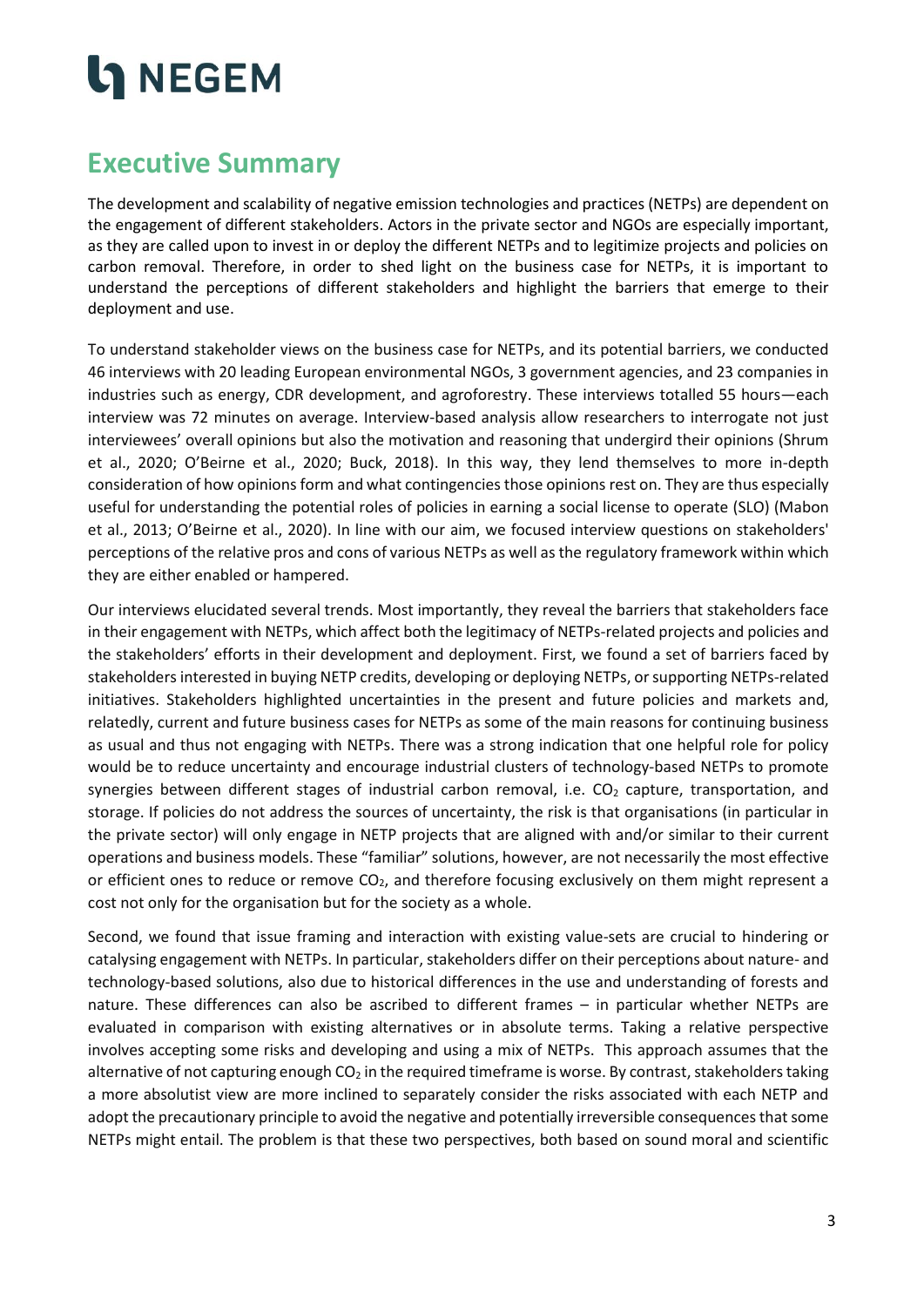arguments, are not compatible, and the presence of such different assumptions and frames prevents the constructive dialogue among stakeholders that is essential for policy formulation (de Bakker et al., 2019; Mena & Palazzo, 2012; Rasche, 2012).

Finally, we identified tensions between social and ecological objectives, as well as across different ecological objectives such as  $CO<sub>2</sub>$  removal and biodiversity. These trade-offs between objectives and priorities further damage the dialogue among stakeholders, who tend to prioritize opposite poles of each tension. In addition, setting targets and measures that take into consideration only one dimension (e.g., carbon sequestration) emerges as problematic. Given the intricate interrelationships among the elements of social-ecological systems, focusing on a single dimension carries the risk of worsening the status of other dimensions, such as biodiversity or food security.

Based on our findings, we arrive at several policy recommendations. First, there is an urgent need for clarity and long-term certainty in regulatory frameworks, both at the level of the EU and within governments of individual member states. In particular, policies that support the establishment of industrial clusters will be important for the success of technology-based approaches like direct air capture (DAC) and bioenergy with carbon capture and storage (BECCS). Supporting policies around storage and monitoring, reporting, and verification (MRV) can help fill gaps in private investment by establishing minimum standards and providing greater confidence to the actors in such industrial clusters. We also find that stakeholders are sensitive to how NETPs are framed, indicating that messaging should be tailored to specific stakeholder worldviews and geographies. Finally, we find that a systemic policy approach, rather than one focused on specific aspects of NETPs, will be useful to help clarify policymakers' broader vision and allay worries about the future investment environment and NETP viability. As such, policies that address multiple objectives and that can create connections between components of climate action and social and ecological welfare are critical.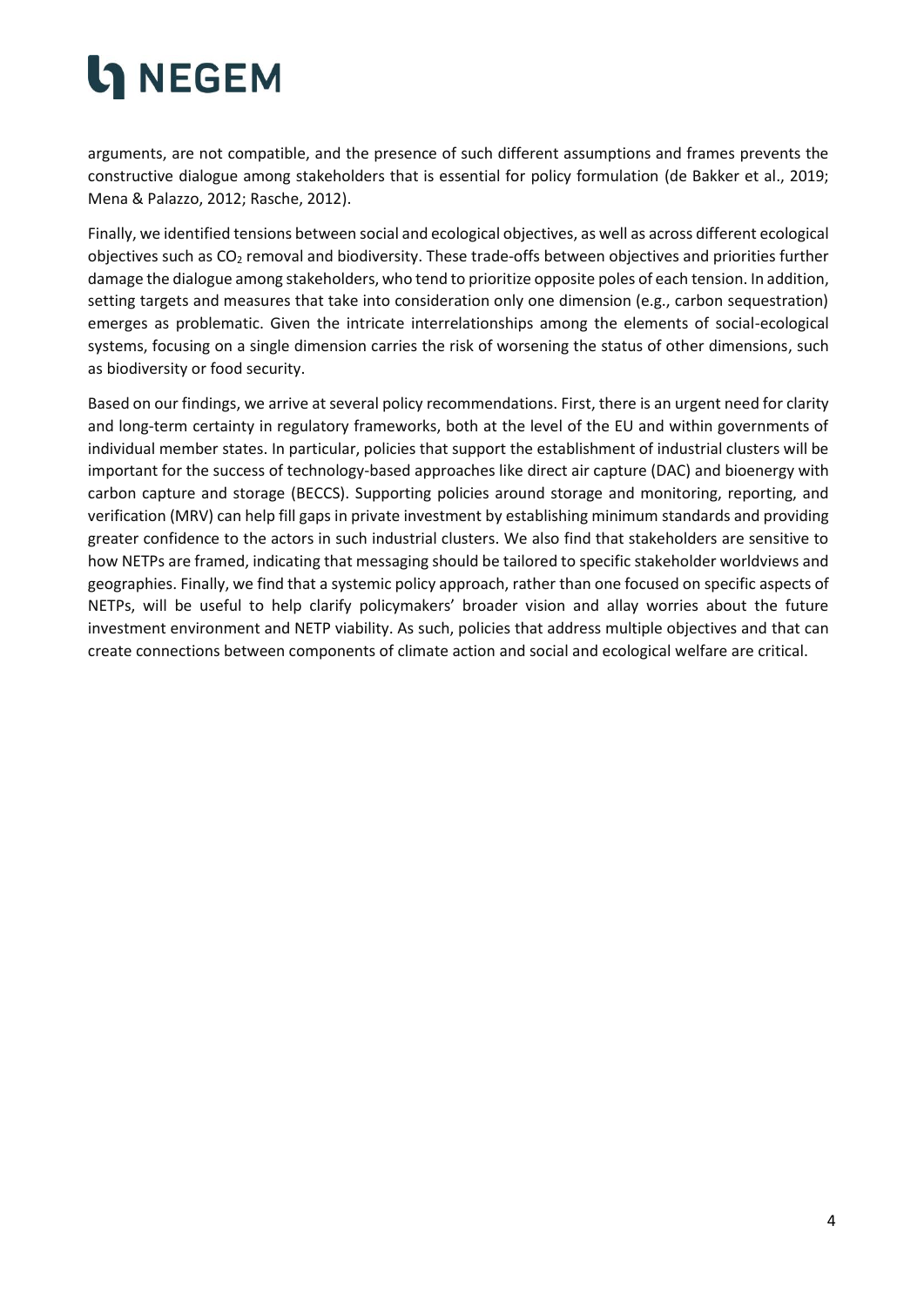### **Table of contents**

| 2.1 BARRIER 1: UNCERTAINTY ABOUT THE DEVELOPMENT OF MARKET MECHANISMS AND POLICIES REGARDING NETPS  10 |  |  |  |  |
|--------------------------------------------------------------------------------------------------------|--|--|--|--|
| 2.2 BARRIER 2: COEXISTENCE OF DIFFERENT PERCEPTIONS AND FRAMINGS AMONG STAKEHOLDERS  13                |  |  |  |  |
| 2.3 BARRIER 3: TENSIONS BETWEEN THE GOAL OF CARBON REMOVAL AND OTHER EQUALLY PRIORITIZED SOCIAL OR     |  |  |  |  |
|                                                                                                        |  |  |  |  |
| 3.                                                                                                     |  |  |  |  |
| 3.1 CERTAINTY IN REGULATORY FRAMEWORK AND SET UP A CLUSTER AND GIVE INCENTIVES FOR RADICAL CHANGES  17 |  |  |  |  |
|                                                                                                        |  |  |  |  |
|                                                                                                        |  |  |  |  |
|                                                                                                        |  |  |  |  |
|                                                                                                        |  |  |  |  |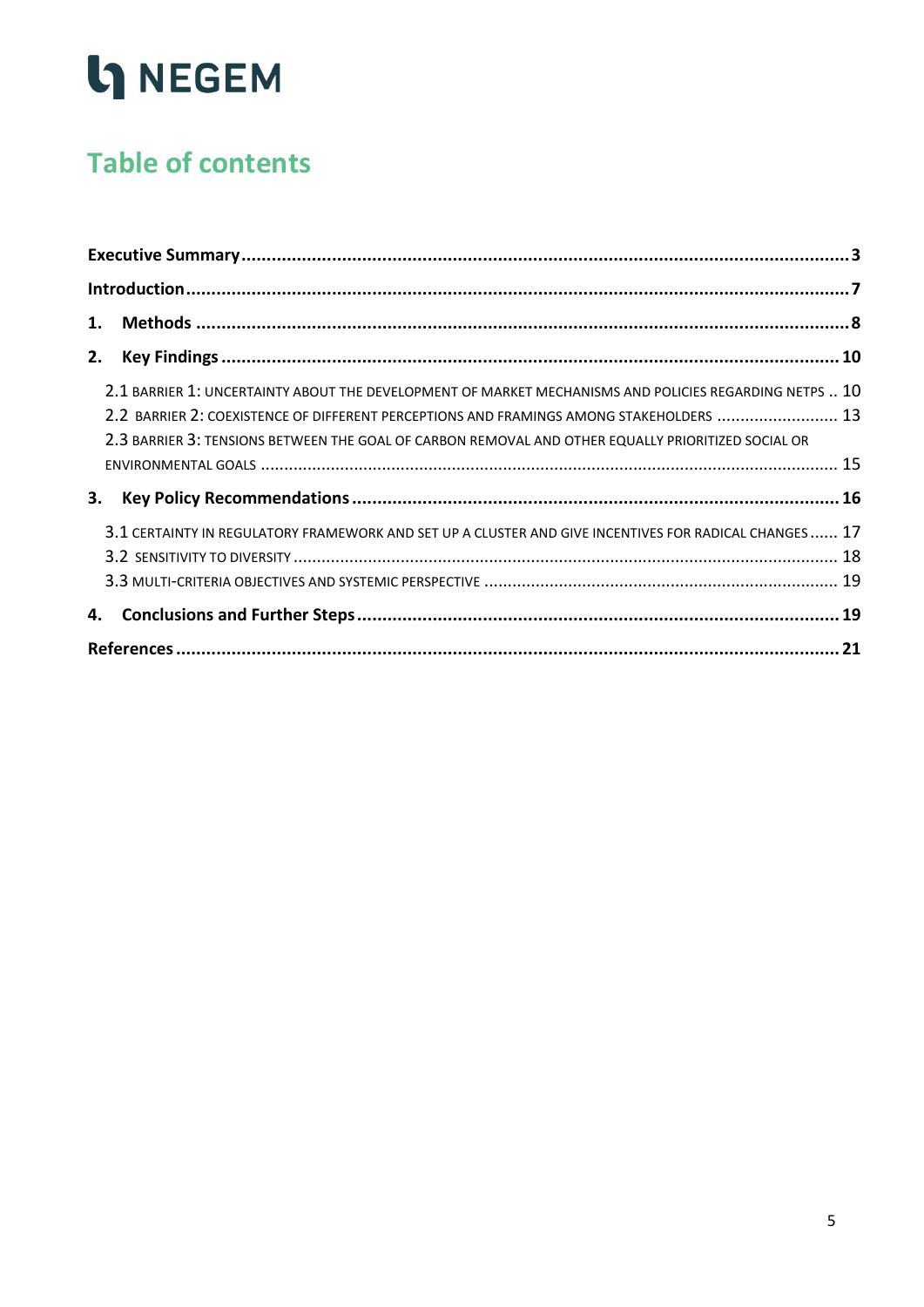

### **List of tables and figures**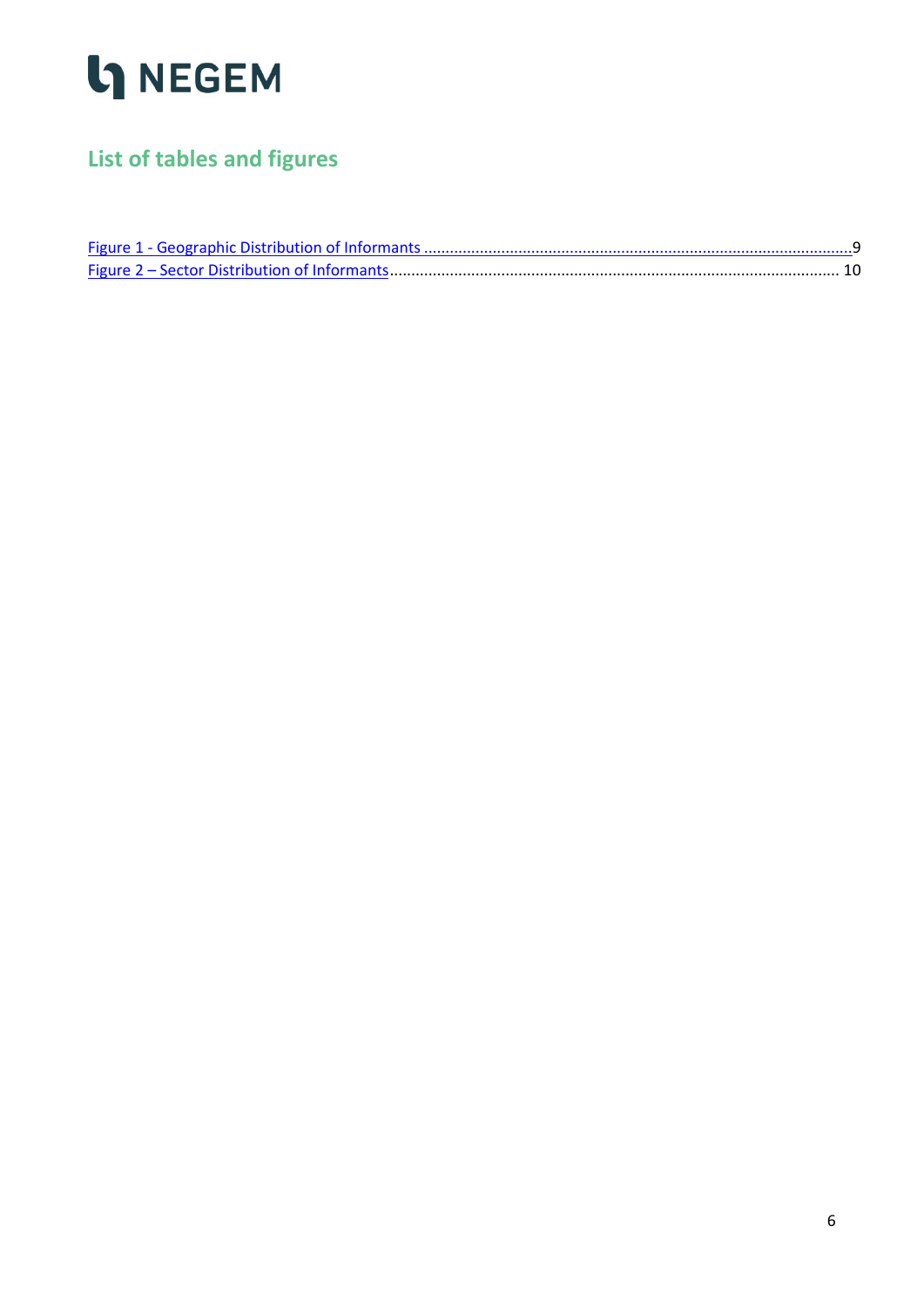### <span id="page-6-0"></span>**Introduction**

Negative emissions technologies and practices (NETPs), which remove  $CO<sub>2</sub>$  from the atmosphere in ways that are intended to be permanent (Tanzer & Ramirez, 2019), are increasingly seen as essential tools in the global pursuit of the Paris Agreement goals of keeping global warming well below 2°C (preferably 1.5 °C) (Fuss et al., 2018; IPCC, 2022). Although many traditional climate solutions like renewable energy and adaptation have became less contested over time, the debate around NETPs has recently emerged and many of these solutions are internationally contested among stakeholders (see Deliverable D5.1). It is thus uncertain whether NETPs (either individually or as a class) will secure a social license to operate (SLO), defined as ongoing public acceptance of a technology or practice (see Deliverable D5.1). Without some certainty of SLO, investments in NETPs take on additional risks (O'Beirne et al., 2020). The private sector, which has been a central driver of innovation in NETPs, is often especially wary of assuming high risk given companies' profit motives and responsibilities to shareholders (Honegger et al., 2021). Literature focused on enablers for NETP development and deployment has thus emphasized the dual role of innovation and supportive policies (Peters & Geden, 2017; Carton et al., 2021; Honegger et al., 2021). Supportive policies, including tax benefits, emissions trading schemes, direct government procurement, and carbon removal obligations can help to de-risk investments and assure future demand for removals (Bednar et al., 2021), but also run the risk of undermining other social or environmental efforts if done incorrectly.

For NETPs to be deployed at scale and contribute to reaching net-zero targets by 2050, there needs to be a clear business case for the development and deployment of NETPs that can only be sustained with clear incentives and regulations (Carton et al, 2020), which, in turn, are tied to the specific views of a wide variety of stakeholders. Stakeholders are relevant not only to advance the research and development and the implementation of NETP-related projects but also to legitimize policies and initiatives from other stakeholders. However, each stakeholder's views of NETPs (as a whole as well as individual NETPs, i.e. afforestation/reforestation, direct air capture, bioenergy with carbon capture and storage) are bound to be different. Even so, research reveals trends in opinion among stakeholder groups (see Deliverables D5.1 and D5.3). For example, companies tend to be broadly supportive of NETPs as a climate strategy, and especially so of NETPs like bioenergy with carbon capture and storage (BECCS) that have industrial co-benefits (Deliverable D5.3). NGOs, on the other hand, tend to be more sceptical of including NETPs in climate goals and tend to favour land- over technology-based options (Deliverable D5.3). Many of the concerns raised about NETPs' role in climate policy centres on the potential for so-called moral hazard: the possibility that society's ability to remove emissions from the atmosphere will dissuade actors from ambitious decarbonization (Carton et al., 2020). To address this moral hazard, researchers have proposed that policies play a coordinating role between decarbonization and negative emissions by separating targets for each to avoid blurring the two goals (Deliverable D6.2; McLaren et al., 2019; Reiner et al 2021). In sum, to understand the business case for NETPs and the potential barriers to their development and deployment, we need to shape policies that best address stakeholders' needs and concerns and create incentives for different types of stakeholders to engage with these solutions in an effective way.

The purpose of this study is to investigate the perceptions of different stakeholders in order to outline the barriers that can impede the business case for NETPs development and scalability, as well as to propose policy recommendations that can curb these barriers. The rest of the deliverable is organised as follows: In the next section, we describe the method used for data collection and analysis, which is based on qualitative data from 46 interviews with different stakeholders (55 hours of recording). We then report the results, centred on the three most prominent barriers that emerge: (i) uncertainty about the development of market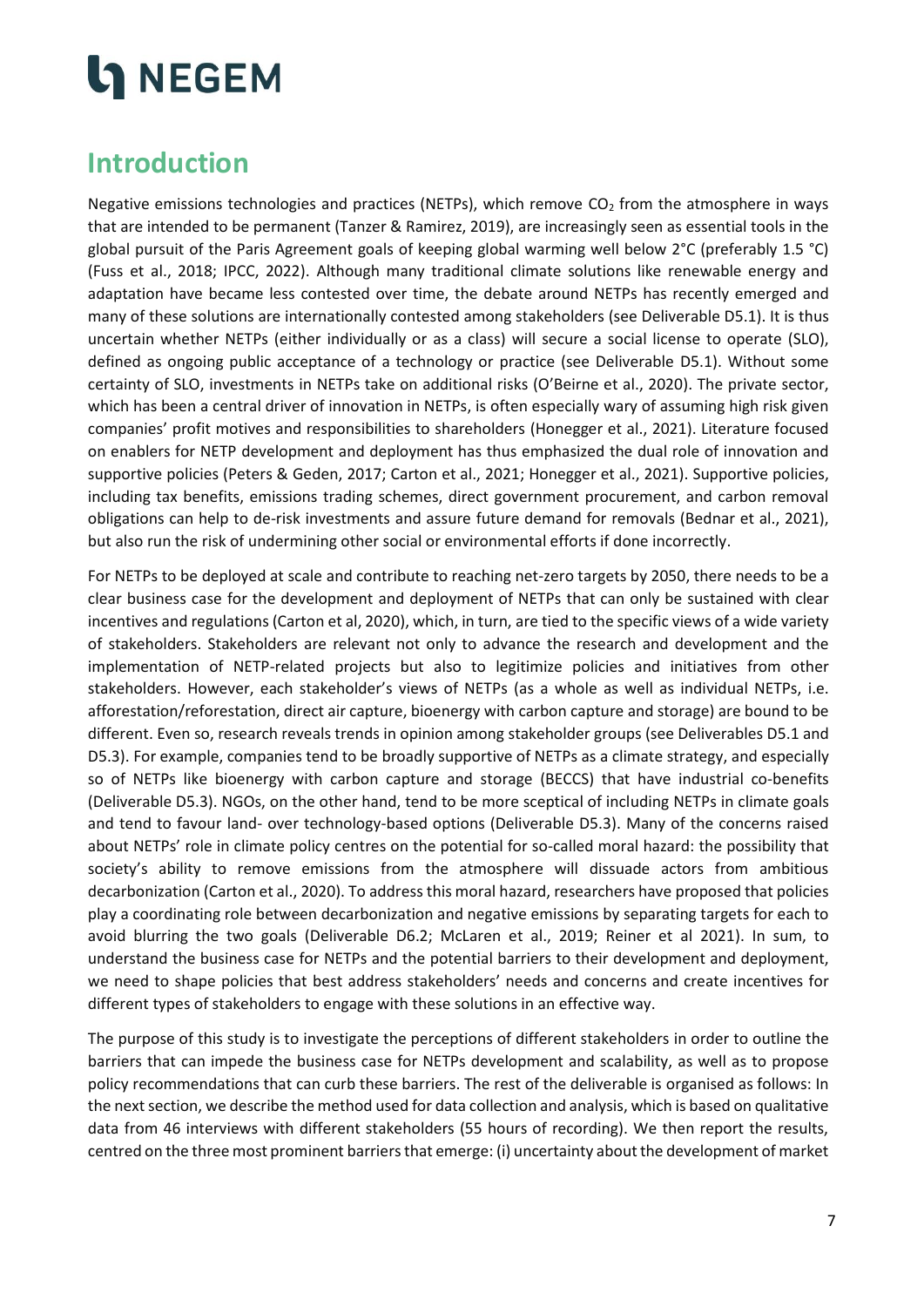mechanisms and policies regarding NETPs, (ii) the coexistence of different perceptions and framings among stakeholders, and (iii) tensions between the goal of removing  $CO<sub>2</sub>$  and other equally prioritized social or environmental goals. Finally, we propose some policy recommendations to reduce and address these barriers and promote the informed development of NETPs.

### <span id="page-7-0"></span>*1. Methods*

To shed light on the business case for NETPs, and the potential barriers to it, we implement a qualitative analysis based on semi-structured interviews with various stakeholders, including members of environmental NGOs and representatives of government agencies and companies. This type of analysis allows us to delve into the barriers related to each NETPs' business case in greater depth compared to a quantitative analysis. Such a detailed study allows us to develop policy recommendations that can help inform decision-makers.

We started by identifying the set of relevant stakeholders. Through an extensive internet search process, we compiled a database that included individuals from 298 environmental NGOs and 279 private sector organisations (used also to identify the relevant stakeholders for the analyses reported in Deliverables 5.1 and 5.3). Inclusion criteria were a substantive presence in Europe (even in the case of organisations with headquarters located on other continents) and an interest in European Union policies for climate change mitigation, either because of the sector, as in the case of climate organisations or companies in the energy sector, or because of a declared interest of the organisation in the deployment of NETPs, expressed through reports, public comments, or media statements (their analysis is the object of Deliverable 5.1 on social license to operate). A few relevant members from each organisation were selected based on their expected knowledge and expertise, interest, and decision-making power within the organisation they represented (e.g. senior policy officers for NGOs, senior executives for NETP developers, or relevant experts and project managers/sustainability managers in larger companies). The final database included a total of over 1000 stakeholder members' contacts.

Out of this larger sample, we selected 150 stakeholders to invite for an interview on a rolling basis (about 20-25 per month). We employed multiple criteria when selecting interviewees. First, we set out to interview stakeholders who have key roles in the debate over negative emissions and for whom NETPs are (or will be) central to their organisation's future strategy or where individuals have displayed expertise, as evidenced by the publication of reports or other organisational documents on the topic. This is the case, for example, with the main environmental NGOs active in Europe, as well as some companies in the energy or agroforestry sectors. Indeed, in this type of analysis, the quality of the information provided is more important than the representativeness, and informants must be knowledgeable about the topic. Another criterion was to invite some of the participants to the series of workshops we organised (the results of which are analysed in Deliverable 5.3). The discussion that constituted part of the workshop allowed us to select from the participants some stakeholders who presented relevant viewpoints and insights and elaborate on them through the interviews. Finally, we tried to maintain at least some representation of the different sectors involved, including sectors such as aviation and automotive, as well as geographic representation, to capture the differences in these dimensions that also emerged from the analyses included in Deliverables 5.1 and 5.3.

Interviews began in May 2021 and ended in April 2022, with approximately one interview carried out per week. We conducted a total of 46 semi-structured interviews lasting an average of 72 minutes (between 60 and 90 minutes) for a total of 55 hours of recording time. The interviews were held virtually via video call on the Zoom platform (thus facilitating access to stakeholders in different geographic areas while facilitating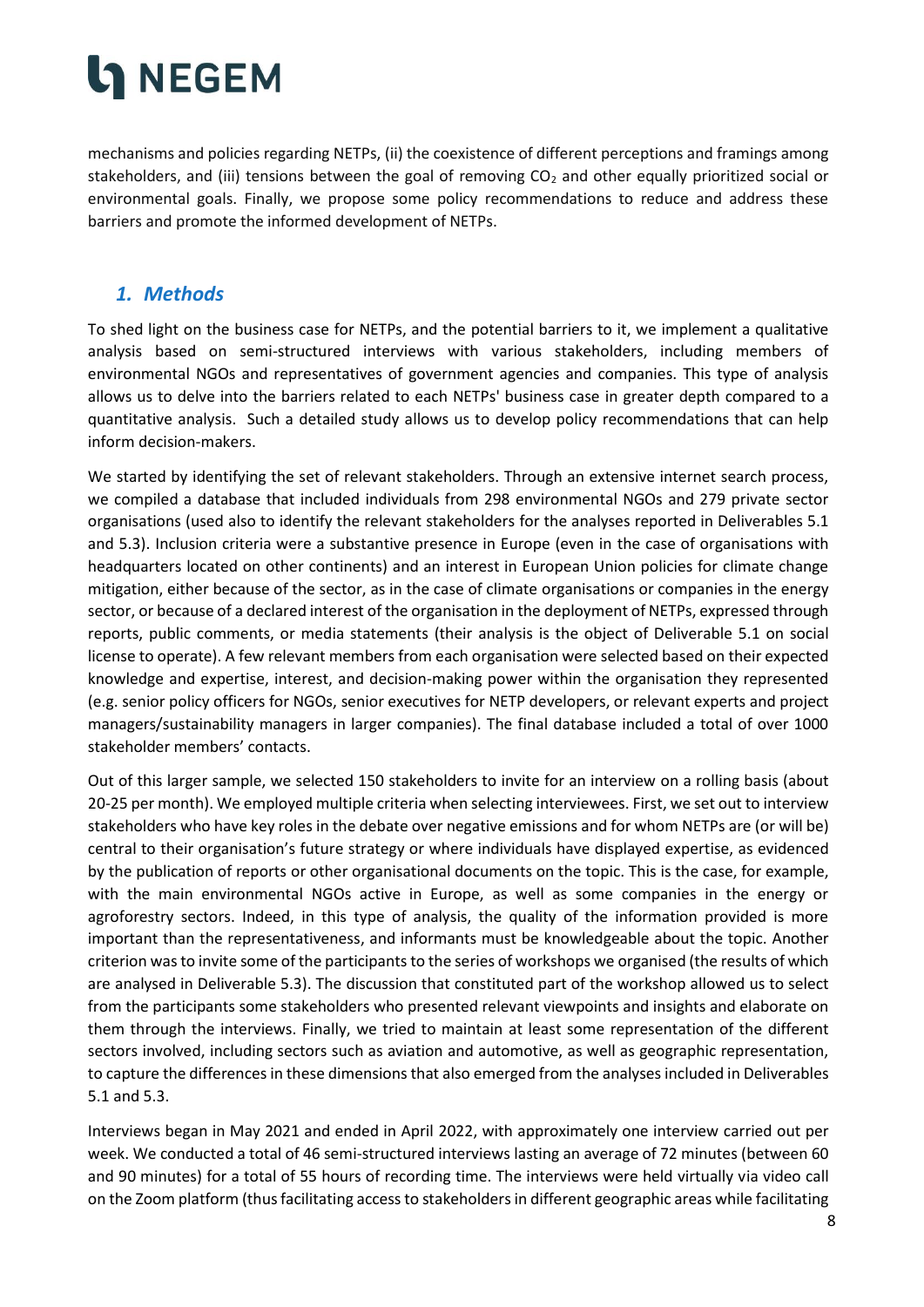

nonverbal communication between interviewer and interviewee through video). Interviews were conducted in English, recorded, and transcribed. The transcripts were saved anonymously (retaining only sector and geographic area). Figures 1 and 2 show the geographical and sectoral distribution of the sample. Regarding sectors, we focus on representatives of the private sector and NGOs. Twenty respondents work at NGOs, while 23 were from the private sector (10 representatives of the utilities or oil & gas sector, 3 from the agroforestry sector, 3 developers of NETPs, and the remaining respondents were from other sectors such as finance, automotive, or aviation). Moreover, despite not being the primary focus of our data collection, we interviewed three government agency representatives, given their knowledge about the evolution of the debate among stakeholders. Regarding geographical distribution, 18 informants are part of organisations with an international scope (10 who work at the European level based in Brussels and 8 with a worldwide remit), 8 are based in the UK, 3 in France, 3 in Germany, 3 in Finland, and the others in other countries such as Italy, Hungary, or Estonia. The interview protocol included questions regarding opinions on European Union or governments policies, pros and cons of each NETPs, and interaction with other stakeholders (it is important to notice that semi-structured interviews do not have the same script for every interview but only themes to be discussed and it is the interviewer who, based on the conversation, decides what questions to ask).

We analysed the verbatim transcripts from the interviews following Gioia's inductive coding (Gioia et al., 2013). We started by familiarizing ourselves with the data collected, translating and reading all the documents various times and annotating the emerging themes. In the second stage, we used NVivo to code inductively each interview, in an exploratory coding procedure to find the main topics emerging from producers' statements (Strauss & Corbin, 1998), adhering faithfully to informant terms. In the third stage, we followed the Gioia method to move from first-order concepts to second-order themes to final aggregate dimensions. We looked for similarities and differences among the original first-order concepts, and we grouped them into second-order categories. We finally conducted a 2nd-order analysis to further aggregate the emerging categories into three overarching dimensions that represent the three main barriers to the business case for NETPs, discussed in the next section.



<span id="page-8-0"></span>*Figure 1 - Geographic Distribution of Informant*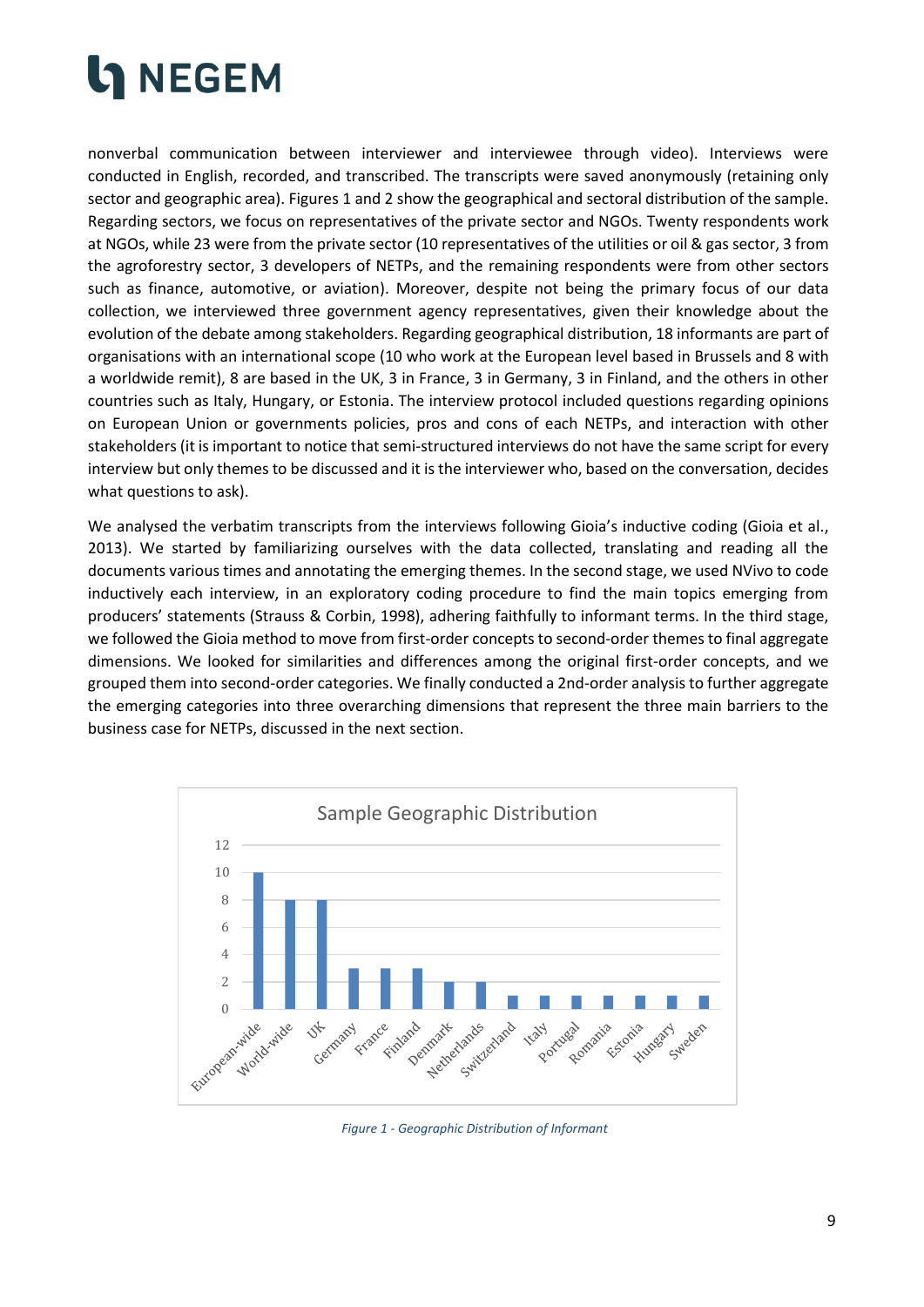## **NEGEM**



*Figure 2 – Sector Distribution of Informants*

### <span id="page-9-2"></span><span id="page-9-0"></span>*2. Key findings*

As our results indicate, most stakeholders believe that the use of NETPs is necessary in order to achieve netzero, although there is variation in the perception of which NETPs are most promising and in what quantity they should be deployed, depending on differing perceptions of the costs, timing, and risks of each NETPs. However, the business case for many NETPs remains unclear. Indeed, stakeholders have highlighted important barriers that undermine their development and scaling. In particular, we discuss three main barriers in this section: 1) uncertainty about the development of market mechanisms and policies regarding NETPs, 2) coexistence of different perceptions and framings among stakeholders, and 3) tensions between the goal of carbon removal and other high-priority social or environmental goals. The next lines explore each of these barriers in more detail.

#### <span id="page-9-1"></span>*2.1 Barrier 1: Uncertainty about the development of market mechanisms and policies regarding NETPs*

Uncertainty, especially regarding the regulatory environment, emerged as a major barrier to the development of NETPs.

Many stakeholders, especially in the private sector, point out how they are unable to justify investing in deployment or even research and development of NETPs because the relevant legislative frameworks are unclear. There is a lack of certainty about what the incentives will be for this type of investment and which NETPs will be part of it, whether there is a commitment to developing a market for carbon dioxide removals, who is accountable for the emissions captured (the organisation who captures them or the one who pays for them), and what future prices for capturing carbon will look like. In addition, the legislative framework should be clear and credible not only for the next 5 or 10 years but for the next 20 or 30 years, because this is the timeframe that many companies adopt when considering such investments. This uncertainty makes it particularly difficult to incorporate investment in NETPs into organisational models and routines. Several organisations point out that, in this context, it is difficult to estimate the financial returns on investment in removals and thus to get key decision-makers within the organisation to discuss and approve the investment. Although most energy companies have routines to address and model energy price uncertainty, assessing and including regulatory/market uncertainty regarding NETPs into their models and decision-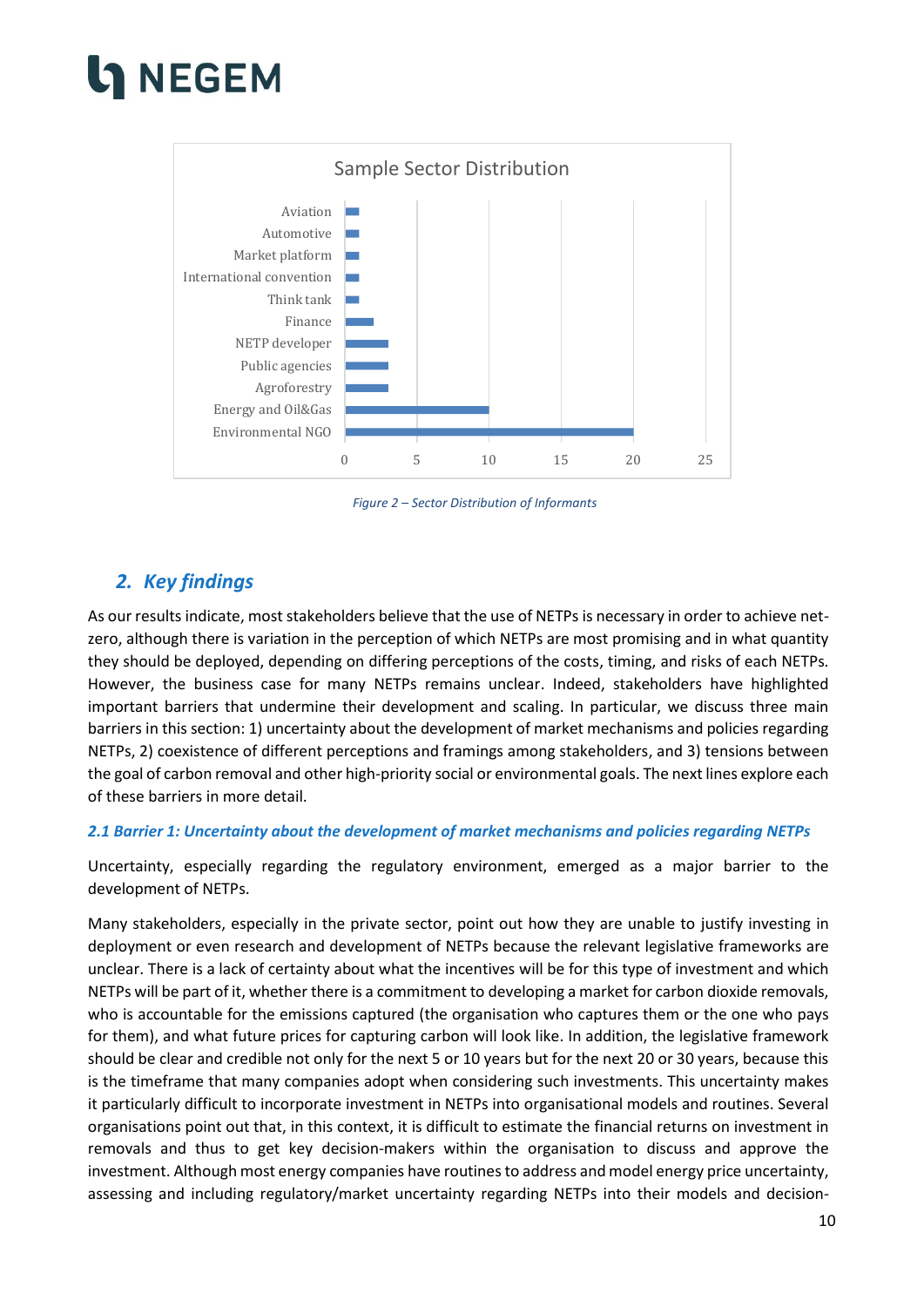making process is for them more challenging, as evidenced by the following quote from an energy company representative:

*"What is someone willing to pay to get rid of the carbon dioxide? How? We don't know how much they are, we are calculating on the investment cost and, but we are not finished there. We don't know what the investment costs will be… We have the uncertainties that we are used to have, like 'what is the electricity price in 10 years' or 'what is the value of the district heating in 10 years, those questions also have a great impact but we're used to that kind of questions. We have routines for how to estimate it. But for this market for carbon, and also the cost of the transport and storage, there are a lot of very large uncertainties"* (Energy sector representative)

This limitation is particularly crippling for NETPs such as BECCS and DACCS, which require a large initial capital investment. As suggested by a representative of an energy company, investing in CCS requires a large commitment in terms of initial investment since, unlike other NETPs such as biochar, it is not possible to invest in small scale and relatively cheap projects to be scaled up in the future (Honegger & Reiner, 2018).

*"Those projects [biochar investment] are much lighter to start in a small scale, but this BECCS is such a huge project, we can't start in a small scale and there is no infrastructure, that [the infrastructure] needs to come, because we can't start in a small scale. And those who are [implementing] the transport and storage part, they can't start in a small scale either, it needs to be big to grow. It's not like the biochar, you can make some biochar and use it. It's not this, it [BECCS] requires big scale, new infrastructure investment with a lot of stakeholders."*  (Energy sector representative)

As can be seen, many of these investments require companies to go "all in," and the risk is simply too high without a clear commitment from governments and regulators to ensure support, continuity, and stability over the next 30 years. Indeed, many companies are concerned about investing in solutions that might not later emerge as impactful. To avoid taking on this responsibility, they would like policy-makers to guide and support these choices and if the commitment is credible and long-term, they declare themselves to be willing to adapt and embrace any choice. This can also avoid risks related to internal and external legitimacy in case the chosen solutions prove ineffective.

In short, to overcome this uncertainty, many companies require greater regulatory clarity and initial support in the form of subsidies and public funds along with a mandate for polluters to pay for removals in order to be able to establish a market, which, however, must be "fair", as indicated by one energy sector representative, i.e., not only affect certain jurisdictions or companies so as not to unbalance the competition.

Another major source of uncertainty is that many NETPs will need to develop the entire "business ecosystem" (i.e., the network of organisations -including suppliers, distributors, customers, competitors, government agencies, and so on- involved in the delivery of NETPs), as it is the case for CCS, where different organisations are involved as clients and providers of either capture technologies or  $CO<sub>2</sub>$  transport and storage. Individual organisations therefore cannot invest without the certainty that other organisations along the chain will come on board and that complementary services, such as infrastructure and marketplace platforms, will be available, as reported by an energy sector representative in the quote below: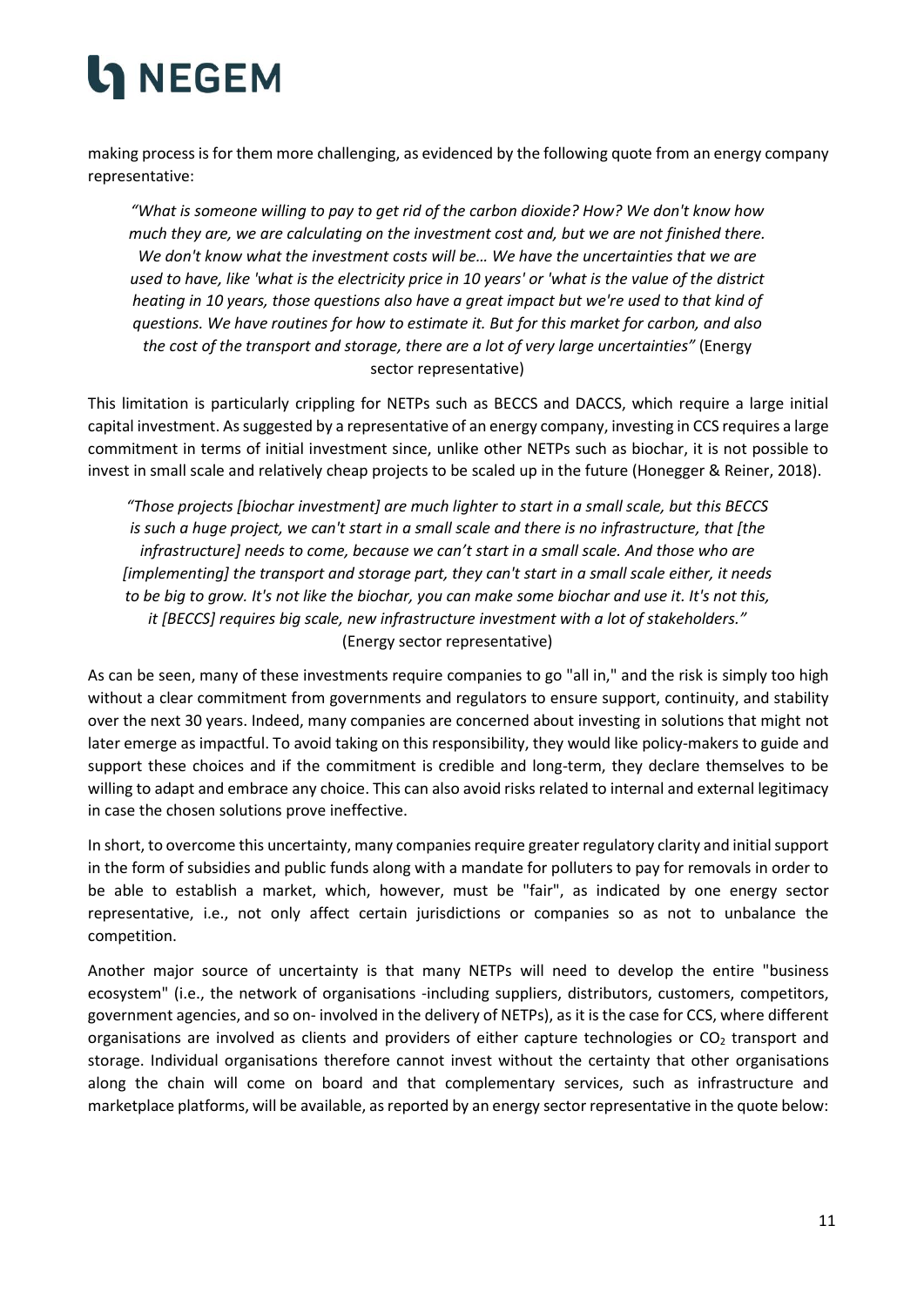

*"There needs to be political or EU funding or something because there are so many that need to work in the same direction at the same time. Because we could build this capturing, carbon capture and liquefaction, but we can't build the storage…And that is it's also a huge investment that someone else has to do. So I think that is one reason for the need for some regulations or some "substitutes" 1 . Because there are such huge investments that are to be made by different parts"* (Energy sector representative)

The regulator should therefore coordinate different organisations to develop a cluster that makes investment in NETPs more attractive.

Reducing this uncertainty must be a priority. To avoid uncertainty, companies are often driven to invest exclusively in projects that are better aligned with the organisation's routines, operations, business model, and expertise, to take advantage of synergies with existing markets and reduce uncertainty, as suggested by the following quote from an energy industry representative:

*"Our district heating market is rather stable. It's quite safe, at least in the short term. But it's not possible to grow very much in that market, so that is exciting with this BECCS, that it will be adding a market to our existing market… it's always nice to find another business in connection to your old business."* (Energy sector representative)

However, this narrower and more familiar approach breeds resistance to change and promotes the continuation of business as usual or the adoption of relatively timid measures that are suboptimal not only for the organisation but also for society as a whole. The risk is that, for example, even when investment in NETPs is more costly and has greater externalities than mitigation, companies may still pursue the former path because of the similarity to existing routines, business models, and competencies. As evidenced by the following quote from an NGO representative:

#### *"Once people have picked their lane, they continue to sort of go into it and see if they can fit into the existing policy framework without having to change too much."* (Environmental NGO representative)

The bias towards familiar solutions represents a possible explanation for why the risk of moral hazard is perpetuated: although mitigation is less costly and risky for companies and society as a whole, investment in NETPs is chosen because of the similarity to existing routines. Similar mechanisms are also found in choosing NETPs to invest in, explaining for instance why oil & gas companies are more likely to invest in the broad concept of "decarbonized gas", as many informants from this sector mentioned, than in renewables. This choice would allow incumbent firms to takie advantage of synergies with existing organisational routines and capabilities, including employees' skills and expertise, even if it is highly contested by other stakeholders who call for more radical changes in the energy sources. However, as the management literature points out, developing new capabilities and changing organisational routines is extremely difficult and costly (Ashforth & Fried, 1988; Gersick & Hackman, 1990; Hannan & Freeman, 1983; Weiss & Ilgen,1985). Therefore, policies must focus on creating better incentives for the development of those NETPs that, though desirable, offer fewer synergies with existing industry practices. Indeed, as our analysis reveals, the primary motivations for investing in NETPs by the private sector are external (anticipation of regulatory or other stakeholders' pressure). Policymakers can therefore play a key role in overcoming resistance to the more radical change in routine that may be needed in many sectors, such as energy.

*<sup>1</sup> Based on the context of the sentence, the authors believe the informant meant complements, and not substitutes.*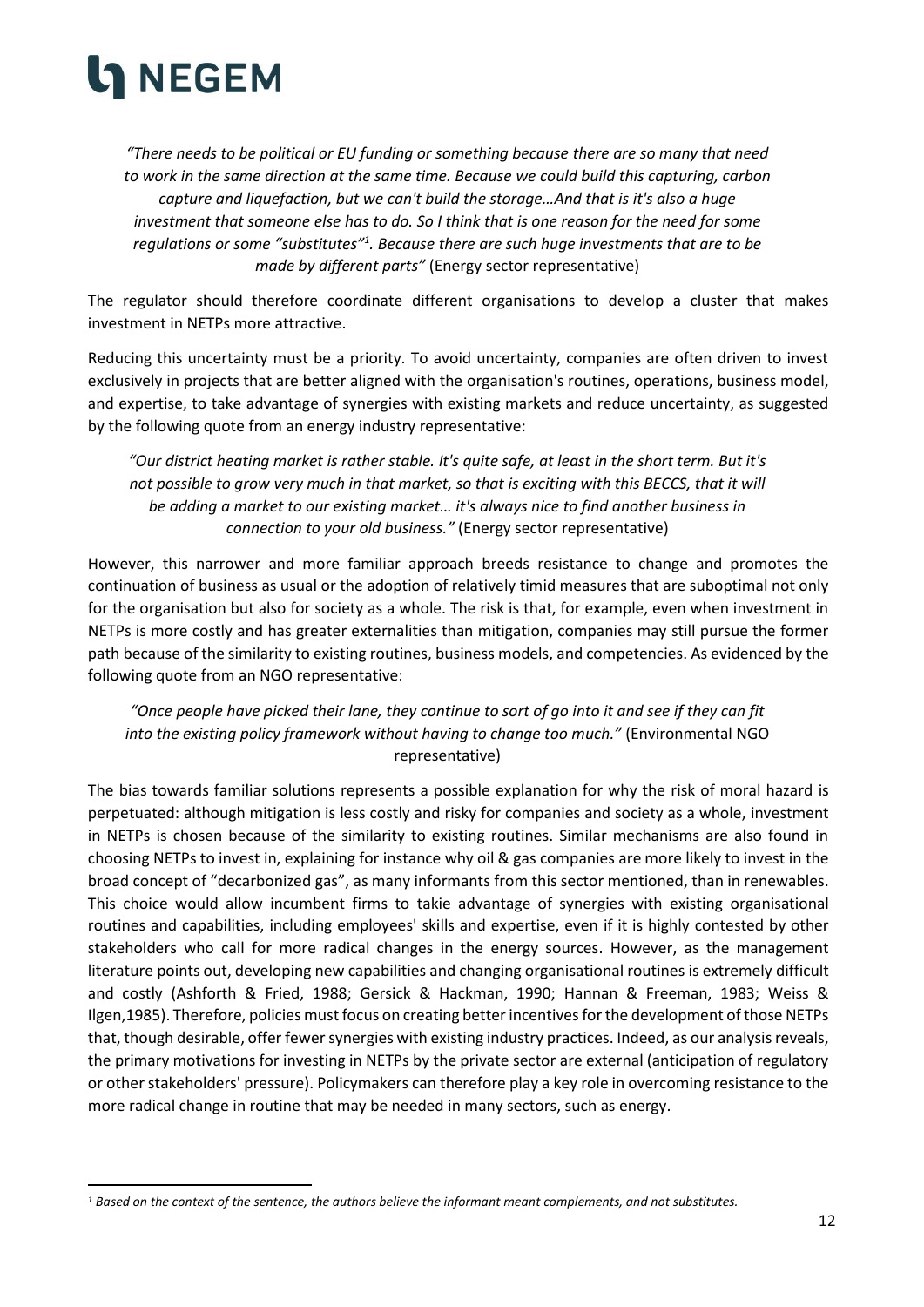#### <span id="page-12-0"></span>*2.2 Barrier 2: Coexistence of different perceptions and framings among stakeholders*

The second barrier is related to the differences in stakeholder perceptions and framings. Stakeholder perceptions and the related social license to operate were the subjects of the study described in Deliverable 5.1, where it emerges that stakeholders' perceptions of NETPs have profound sectoral and geographic differences, but also differ between the so-called technology-based NETPs and nature-based NETPs (Deliverable 2.2). Similarly, the framing used by stakeholders was discussed in Deliverable 5.3, where it was found that the framing adopted in the discussion, whether moral/emotional or logical/scientific, affects the process and outcome of multistakeholder deliberation. Reinforcing these findings, our analysis of stakeholder interviews reveals that perceptions and framing are potential hindrances and catalysts of the development and scaling of NETPs: depending on the value-sets in which perceptions are rooted, stakeholders might favour or contrast an engagement with NETPs.

We found that there are differences in how nature-based and technology-based solutions are perceived. In general (and especially among NGO representatives), there is a preference for nature-based solutions because they produce additional co-benefits for the ecosystem beyond carbon sequestration, but also because they have less complex processes. The more complex the process and supply chain, the higher the chances that NETPs will be opposed, especially if they conflict with natural cycles.

Interestingly, however, there is geographical variation in the way land-based solutions are perceived. In some countries, such as those in Scandinavia, where forested areas are more abundant, solutions that require active forest and land management, including BECCS production, are perceived positively. In these contexts, where there is a long tradition of managed forests and the use of biomass for heating and energy, the prevailing view is that forest management is the way to preserve forest functioning and services, even though abundance often brings up the perception that natural resources are infinite and everywhere, as the following quote from a Scandinavian-based energy industry representative reveals:

*"Sweden is covered with forests. It has always been. You have always been cutting trees to warm your houses…There is acceptance [for using wood] for building houses and for keeping the houses warm, or for selling wood to other countries for paper. But it's part of the tradition in Sweden, so it's not so much in question as it is in the rest of Europe."* (Energy sector representative)

There is also often a lack of consideration of the opportunity cost of land use, which is "locked-in" for even hundreds of years and cannot be redeveloped, as mentioned by a public agency representative:

*"I think it's it's seen as cheap because you just grow a tree and you leave it there and it grows and it absorbs CO2 but you have, once you take into account sort of the cost of the land and the fact that you're not going to be able to use that land for anything for the next 100 years until, well, forever. So, once you build that cost in then it becomes more expensive"* (Public agency representative)

Framing also emerges as important. Two types of framing in particular appear to be prevalent, suggesting different philosophical approaches among stakeholders. A first approach is consequentialist and is generally (but not exclusively) adopted by private sector representatives. Stakeholders who adopt this framing evaluate each option in relative terms, that is, in comparison with other available alternatives, as suggested by this quote from a representative of the forestry sector: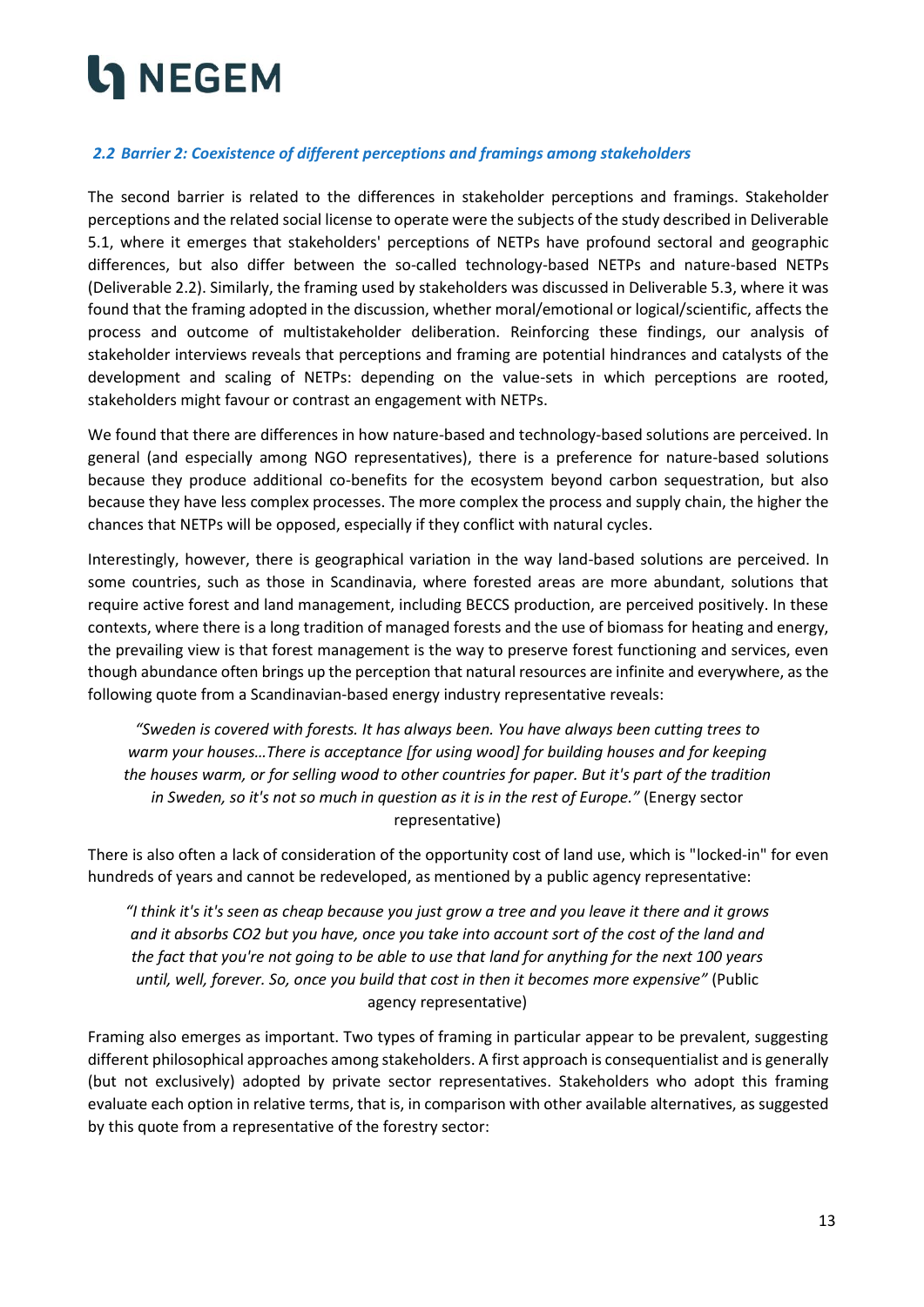*"The public discourse also prevents that we find solutions and means because, of course, some people say to leave the forest totally alone, that's the best solution, but that does not respond to where the timber is coming from. And then the alternative is 'okay, we don't touch the forest here, but we import timber from elsewhere', where it's much less sustainably produced"*  (Forestry sector representative)

From this perspective, even if a solution is not perfect and creates externalities, it is still desirable if it is among the best available alternatives, while also considering the risks of inaction. For the stakeholders adopting this framing, taking some risks and starting to invest in some NETPs is necessary despite the risks, as inaction carries worse risks and harms. They often, therefore, suggest investing in all solutions, as time will tell which ones work and which ones create problems, given the lack of time and the urgency to deal with climate change. Trust in regulatory effectiveness in solving eventual problems or reducing risks also distinguishes these stakeholders. However, this approach can be misleading if future scenarios are considered as a baseline for evaluating alternatives, as described by an NGO representative:

*"It's all this history of sort of counterfactual forward-looking baselines where you can say something's going to happen, that you're going to deforest half of your forest, and then you only deforest 25% of your forest and, 'woop, you've done great'."* (Environmental NGO representative)

The second type of framing, on the other hand, is normative, which is common among many NGOs though not unique to this sector. This framing seeks to evaluate each solution separately and to use the precautionary principle under which it is important to assess the risks of each NETP or policy before it is implemented, as some harms may be irreversible, as testified by this quote from one NGO:

*"The way that we've constructed futures is incredibly oversimplified and this gets to the heart of the discussion about the integrated assessment models, and what we decided to choose as the handful of technologies…about, you know, what the future technological landscape looks like…land-use change on the scale of the size of China, is the land that will be converted to be used for bioenergy with carbon capture and storage. And so, you know, this type of model that's really just a socio-economic model…completely avoid the discussion about food impacts, about social acceptability, about sustainability from a lot of other different perspectives."*  (Environmental NGO representative)

There is also less confidence in the ability of institutions to limit risks once projects are undertaken (e.g., the risk of biomass used for BECCS not being waste biomass but the product of deforestation). The risk with this approach is that it might slow down the transition to net-zero by narrowing the number of solutions available, since the solutions that can guarantee permanence (like those involving CCS) present generally higher costs or risks while those that have fewer negative externalities on the socio-ecological system tend to have a lower permanence of captured CO<sub>2</sub>. In sum, all scalable solutions present some major drawback, which is compounded by how differently the stakeholders perceive these drawbacks.

These different perspectives, rooted in profound value-set differences, hinder stakeholder dialogue defined as a "two-way interactive process of stakeholder engagement that involves breaking down existing assumptions and developing new ways of learning" (Burchell & Cook, 2006, p. 213). However, the measures needed to implement climate solutions and comply with international climate agreements necessarily involve multiple actors and require engagement in multistakeholder initiatives that involve both businesses and NGOs in their development and governance (de Bakker et al., 2019; Mena & Palazzo, 2012; Rasche, 2012). Stakeholder dialogue is therefore critical to addressing current environmental challenges (as detailed in Deliverable 5.3). However, stakeholder dialogue is hindered by the co-existence of these two views that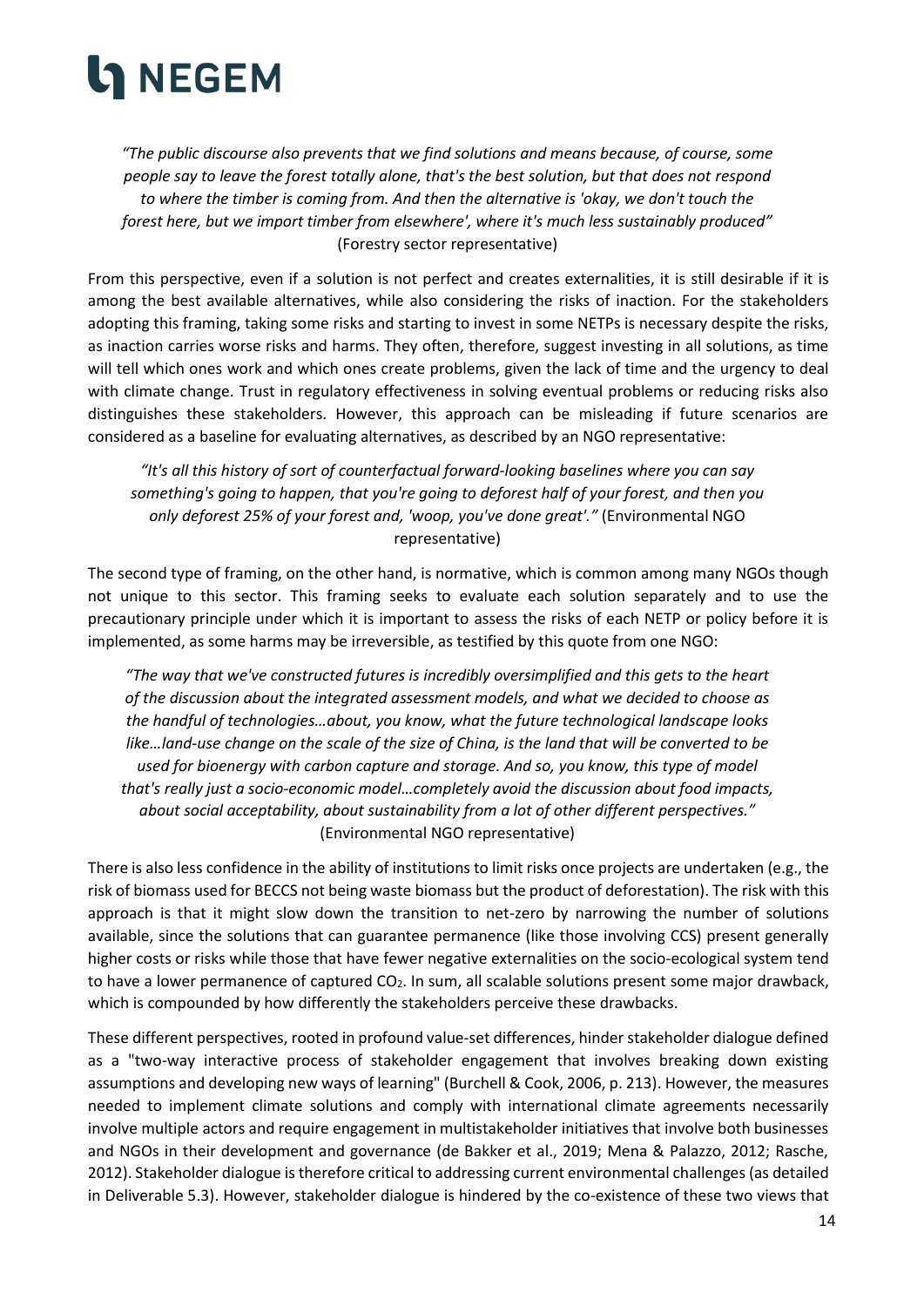

are very difficult to reconcile, despite both can be supported from a moral and scientific point of view. The risk is that the dialogue stagnates and evolves around circular arguments that do not help to reach the shared solutions needed to implement the steps necessary to achieve net-zero. It is also interesting to note that both perspectives are informed by scientific arguments although they often lead to opposing views about whether or not to support a policy or NETP. Science, therefore, cannot by itself lead to a convergence of views when philosophical perspectives diverge. Understanding and deepening the perspectives and value-sets of the stakeholders involved is necessary before specific policies can be discussed.

#### <span id="page-14-0"></span>*2.3 Barrier 3: Tensions between the goal of carbon removal and other equally prioritized social or environmental goals*

Finally, the third but no less important barrier concerns the tensions and trade-offs that emerge between different goals. Tensions and trade-offs exist between the goal of CO2 removal and other equally highpriority social or environmental goals-and no available NETP seems exempt from having potential negative externalities on other goals. A first tension emerges between social and environmental goals. This tension is not only tied to fairness issues in the geographic distribution of targets across countries, discussed in Deliverable 4.3, but also to land use (and its opportunity cost). For example, NETPs involving high land-use requirements could undermine social goals such as food security, but also autonomy, development, and survival of rural and indigenous communities, as highlighted in the following quote from an NGO member:

*"They speak of afforestation, reforestation, and blah, blah, blah, but is not with native indigenous species, it's with plantations, so they need land. And they usually take, you know, displaced communities out of their lands, and then they restrict the access to the land where they are going to establish the plantation."* (Environmental NGO representative)

There are also important trade-offs between environmental goals, and some practices that maximize  $CO<sub>2</sub>$ sequestration can have devastating effects on water cycles and biodiversity (especially in the case of afforestation or reforestation that does not follow restoration logic) (Madhu et al, 2021). Scholars have recognized the existence of tensions and paradoxes among the often disparate social, environmental, and economic goals (Hahn et al., 2015; Van der Byl et al., 2020) and the difficulties experienced by decisionmakersin balancing these goals (Hahn et al., 2018). As social and ecological goals are "inextricably connected and internally interdependent" (Bansal 2002, p. 123), progressing on one sustainability issue (e.g..,  $CO<sub>2</sub>$ emission reduction) is likely to have detrimental effects on other sustainability or social goals. As pointed out in an NGO member's quote below, forests (as well as wetlands) are multifunctional, and their multifunctionality must be recognized beyond their ability to absorb  $CO<sub>2</sub>$ :

*"The forestry sector is much more difficult than industrial decarbonisation, because we're talking about so many different objectives of sustainable land use and finding biodiversity and producing food and producing wood."* (Environmental NGO representative)

This is why important risks emerge in setting a target that includes only one dimension, such as  $CO<sub>2</sub>$ absorption. Given the tensions between different targets and the intricate interrelationships between different elements of social-ecological systems, incentivizing a single dimension with targeted policies necessarily carries a risk of aggravating other dimensions, such as biodiversity or social goals. The tensions between different objectives are experienced by stakeholders as well, as suggested by an NGO representative in the quote below: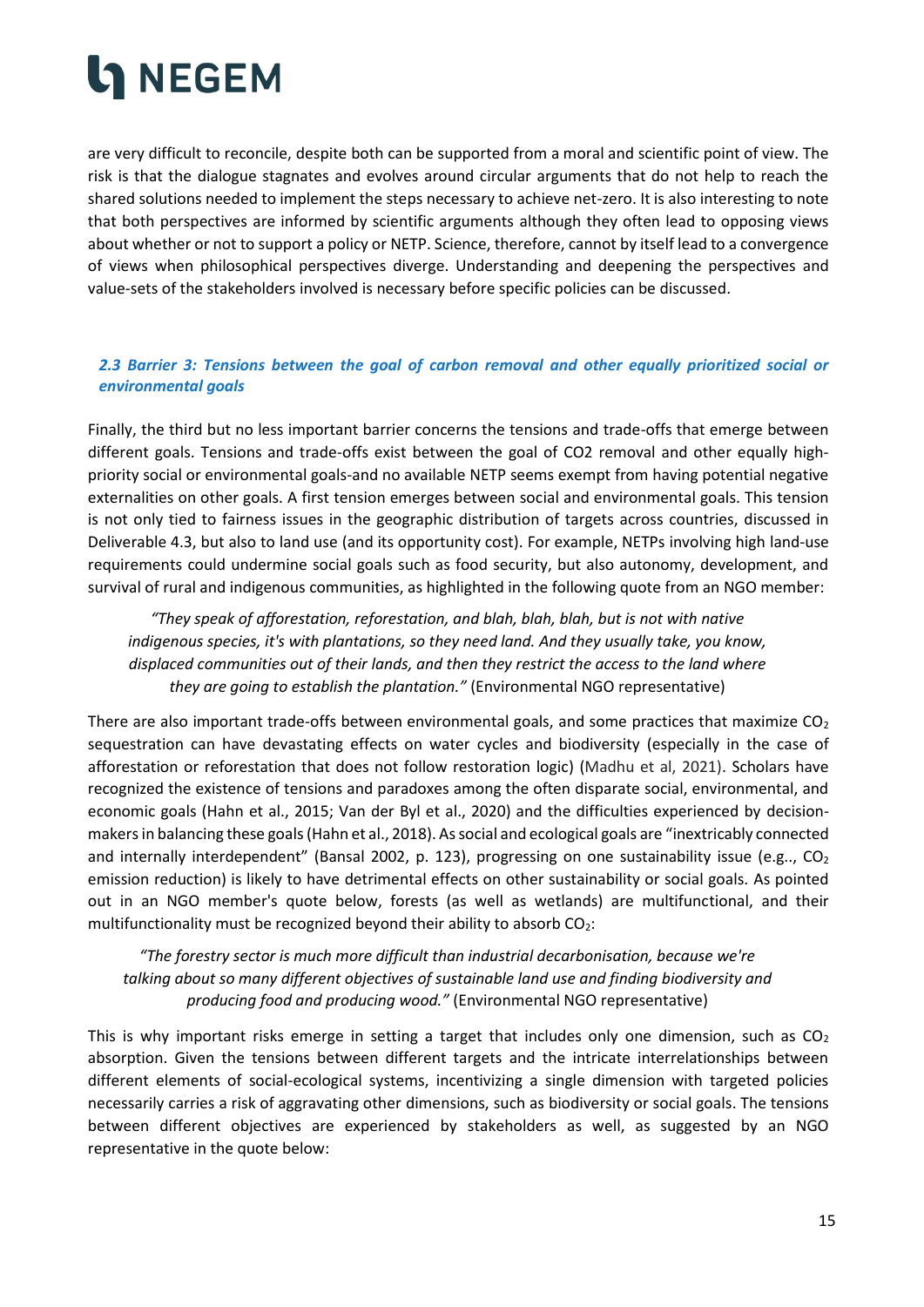

*"So, we've seen that the area of forests have grown dramatically over the last 20 years or so, and this has sort of maintained the overall carbon sink that has happened over time. And yet, we're not seeing these improvements in biodiversity…In a nutshell, you know, everyone seems on board with the concept of multifunctionality. But in our view, we've seen an optimization for the economic output and for carbon sequestration. So the other elements can't, cannot at this stage be proven in terms of what's required for reporting"* (Environmental NGO representative)

The risk of associating nature exclusively with carbon sequestration is so high that many stakeholders do not want forests and wetlands to be part of discussions related to carbon removal.

Many stakeholders, however, recognize that focusing on a single, relatively simple goal is necessary to drive action. Indeed, trying to maximize multiple conflicting goals is often beyond the capacity of individual organisations. The complexity that emerges from these tensions is indeed too difficult to manage, and the tendency is to engage in wishful thinking and hope for "easy fix" targets or measures and to ignore tradeoffs, as reported by one policymaker in the quote below:

*"But I think that it comes from wishful thinking, that there is going to be some kind of fix, that we just have to do X and we will get Y, and we can avoid the pain and the difficulties, because they really are difficulties, in actually decarbonizing."* (Government representative)

The policymaker goes on to bring up the example of BECCS, which at first seemed to her to offer a panacea solution that could solve the energy transition, and only after policies to encourage these investments were implemented did she realize the risks associated with massive deployment of this technology in terms of land displacement. By the same token, some stakeholders report that this is why, for example, there is more hype about mitigation than adaptation (and also why solving crises is more political than preventing them).

In sum, many stakeholders recognize that while governments have so far been able to achieve "low-hanging fruit" such as coal phase-outs, more difficult decisions must now be made that may involve lifestyle changes and could have significant costs on other social-ecological goals. Resolving these tensions is difficult, exacerbated by the paradoxes that often emerge (e.g., carbon removals are necessary to achieve net-zero, but the fact that removals exist deters us from achieving the goals because of moral hazard). Stakeholder dialogue is also undermined by the fact that stakeholders are situated at different poles of these tensions (i.e. they prioritise one or the other of the goals that are in conflict with each other but both are legitimate or at least possible to legitimize). For example, oil and gas companies argue that their business should continue in order to retain jobs and meet social goals, albeit in conflict with ecological ones. Because the field is characterized by many right vs. right dilemmas (Kidder 1995), moral arguments can be used to justify any course of action. For example, in the aviation industry, one respondent points out that to achieve netzero, biofuels will have to be used as a trade-off between fossil fuels and a total shutdown of flight activity, which would have negative effects on society. Similar examples also emerge from respondents in the agriculture sector: climate change policies are too rigid for small-scale farmers, but preserving their business and income is essential for their livelihoods and the food security of society. Here again, the tensions and paradoxes impose greater difficulty in dialogue among stakeholders and in defining the most effective solutions.

### <span id="page-15-0"></span>*3. Key policy recommendations*

Our findings point to a clear need for long-term policies that support and complement ongoing stakeholder efforts in developing, deploying, and governing NETPs. Three main issues arose in interviews and were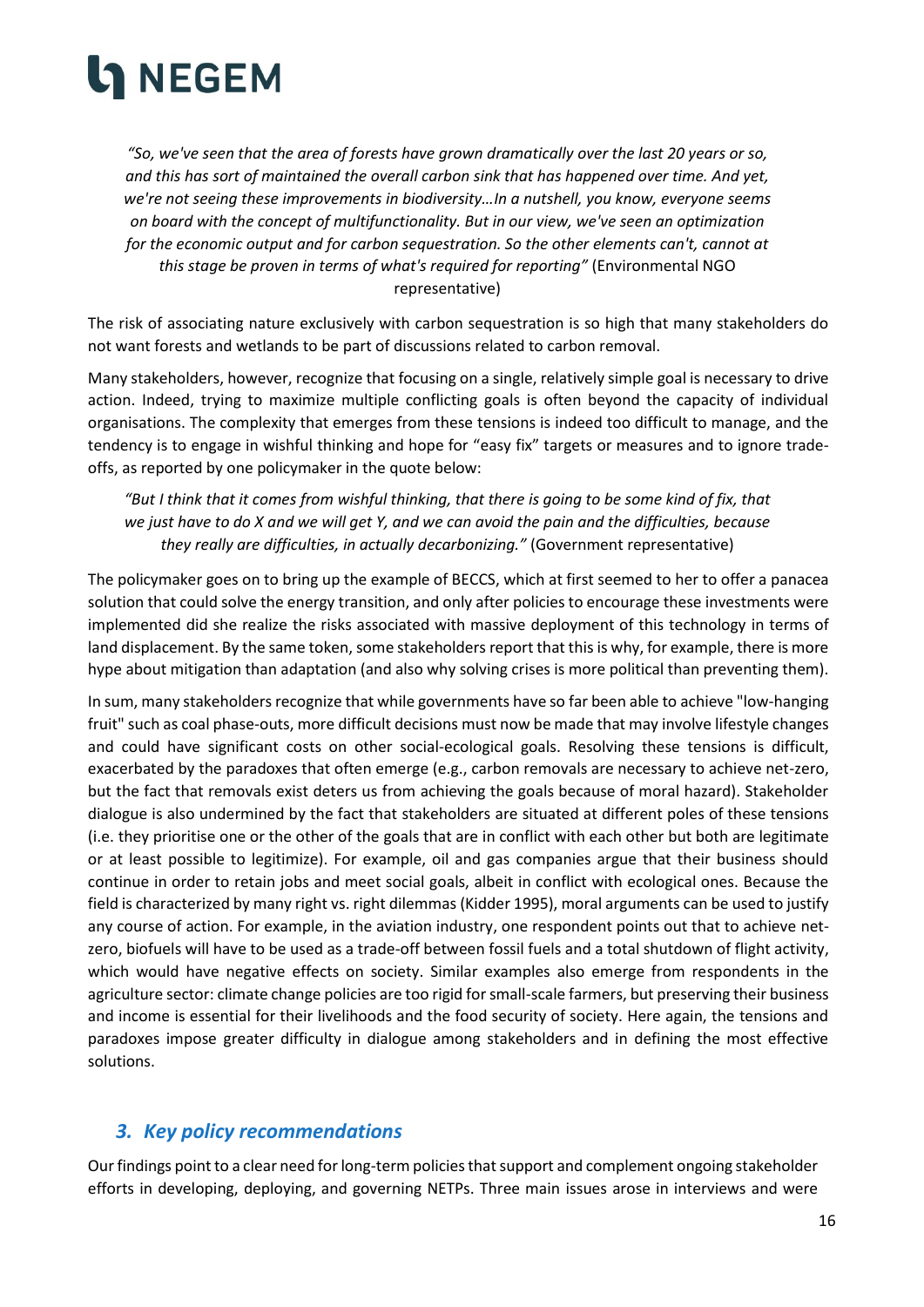

brought up by both civil society and private sector representatives across several countries: 1) uncertainty in regulatory frameworks and future policy support, 2) lack of sensitivity to geographic and framing diversity, and 3) piecemeal objectives as opposed to systemic planning. While significant progress has already been made by stakeholders to advance these goals, policies can act to coordinate stakeholders' efforts to both benefit stakeholders and advance more ambitious NETP capacity in the short and long terms. In so doing, policymakers should communicate NETPs in diverse ways to diverse stakeholders, drawing on their existing expertise and value-sets, in order to remove barriers to a constructive debate among stakeholders and arrive at collaborative answers.

#### <span id="page-16-0"></span>*3.1 Certainty in regulatory framework and set up a cluster and give incentives for radical changes*

One of the primary themes that emerged in our interviews was the need for long-term certainty in the regulatory structure. Stakeholders pointed to the risk of engaging in a relatively new industry without the necessary enabling policies. Such policies, from clarifying underground storage permitting to committing to the purchase of removal credits to help meet net-zero and net-negative emissions targets, are essential for businesses to make financial investments, reassure shareholders, and establish secure business models. When pressed on what they meant by "long term" policymaking, many stakeholders emphasized the need to look beyond the five to ten-year horizon toward the 20 to 30 year-range. While policymaking on such long timescales can be challenging politically and procedurally, there is an emergent need for clarity at least to provide broad policy frameworks, as opposed to the uncertain and/or myopic policies that often characterise many nascent regulatory regimes. For instance, stakeholders underline the need for separate targets to complement existing long-term net-zero targets (which in many cases also need to be clarified). They call for a clearer picture of how any residual emissions will need to be balanced out with NETPs by 2050 in order to achieve net-zero emissions. Following the recommendations from the most recent IPCC report (2022), which outlines the three sequential roles of net reductions, net-zero, and netnegative, stakeholders require more certainty around when and how these goals will be achieved.

Stakeholders involved with NETPs requiring significant infrastructure build-out, especially BECCS and DACCS, underscored a particular need for policies to coordinate industries (ideally within geographical regions) at various stages of the process. This is because different organisations are often responsible as clients or providers for capture, storage, and any transportation needed between the two (e.g., carbon dioxide pipelines). One way of coordinating between these stages that came up in multiple interviews was the need for incentives for and/or direct creation of industrial clusters to optimize energy production and technology sharing while minimizing the distance between capture and storage sites. Additional investment and construction hurdles pose moral hazards for companies, which without the support of policy fall back on existing routines, business models, and competencies, thus entrenching them in business as usual. Creating more attractive opportunities to diversify and invest in otherwise risky NETPs encourages firms to move away from their traditional business models and respond to anticipatory policy requirements for sustainability.

In addition to facilitating industrial clusters for technology-based NETPs, policies are critical to filling in some of the gaps in the supply chain. Most importantly, strong government support for monitoring, reporting, and verification (MRV) is an essential first step that needs to become credible and routinised before any sort of effective regulatory regime can be implemented and can provide additional certainty, even if it is less financially attractive for the private sector (and therefore often overlooked). As NETPs are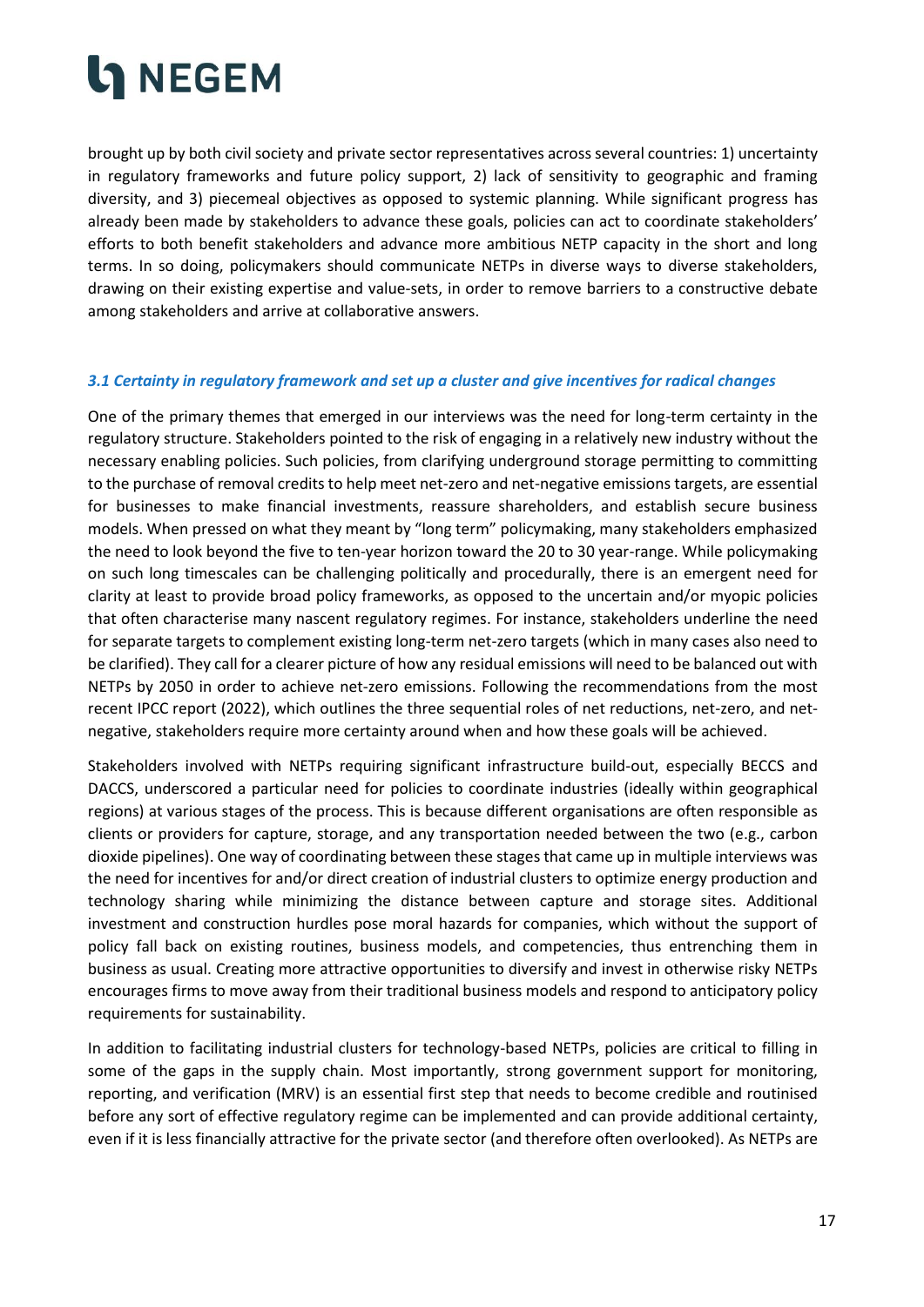incorporated into net-zero and net-negative goals at the firm, national, and international scales, reliable MRV will enable accurate carbon accounting and minimise reversals. Government-backed MRV is also attractive as such arrangements provide additional assurances against double-counting, leakage, or lack of additionality. Establishing a robust structure for MRV at a national or, perhaps more desirably, at a European or international level could serve both to encourage stakeholders to participate in NETPs development and deployment as well as ensure that removals are both permanent and of high quality.

#### <span id="page-17-0"></span>*3.2 Sensitivity to diversity*

The second set of policy recommendations reflects the diversity of stakeholders involved in the NETP arena. Our previous work (see Deliverable 5.1) indicated significant differences in opinion of NETPs across geography and sector. We also found that the frames used to discuss NETPs can influence stakeholders' overall perceptions of NETPs (see Deliverable 5.3). In the work described in this report, we confirm that these differences occur not just at the organisational level, but also at the individual level. Together, these results may be interpreted as guidance not only for wide-reaching communications (i.e. policy reports, press conferences) but also in interpersonal communications (i.e. negotiations with representatives of certain organisations). For the most part, NGOs were found to respond more favourably to nature-based NETPs and to be more sceptical of technology-based NETPs which are perceived as less systemic (i.e., only focused on a single target,  $CO<sub>2</sub>$  removal). Companies also tended to favour nature-based options when planning their net-zero strategies but did not show the same level of scepticism toward technology-based options compared with NGOs. Given these findings, policymakers should develop multiple strategies for communicating NETPs, drawing on the strategies that are most likely to resonate with stakeholders depending on their location and sector. For example, organisations in the Nordic countries were found to respond more positively to the whole to NETPs premised on managed forestry, including BECCS, given their history with successful production of bioenergy from forests. Policymakers in other regions of Europe, however, might be warier of raising the prospect of BECCS, particularly with most NGOs.

One important aspect of tailoring messaging by geography and sector is the framing used to discuss NETPs. Previous work shows that approaching NETPs from moral/emotional and rational/scientific frames can make a message resonate more or less with stakeholders depending on their characteristics, in particular geography and sector (see Deliverable 5.3). NGOs were found to respond better to framings of NETPrelated issues that emphasized their moral and emotional dimensions, such as intergenerational or international justice. Companies, on the other hand, responded better when presented with more scientific descriptions of NETPs and the need for them in climate policy grounded more in logic than emotion. In previous stakeholder workshops (described in Deliverable 5.3), we explored these dynamics in the inter-group context whereas here we explore the interpersonal context. We found that framing the use of NETPs in terms of the alternative—i.e. overshooting the Paris Agreement's 1.5°C target—was more compelling for certain stakeholders, while others tend to discuss NETPs on their own merits. Especially where difficult tradeoffs arose for individual NETPs, such as BECCS' large land and water footprint, framing the discussion in terms of alternatives helped to reach solutions-oriented opinions, while the second approach takes a precautionary approach and avoids the deployment of NETPs, which are perceived as leading to potentially irreversible negative externalities. Ultimately, policymakers will need to find a balance and mediate between these opposing approaches to enable a fruitful dialogue among stakeholders.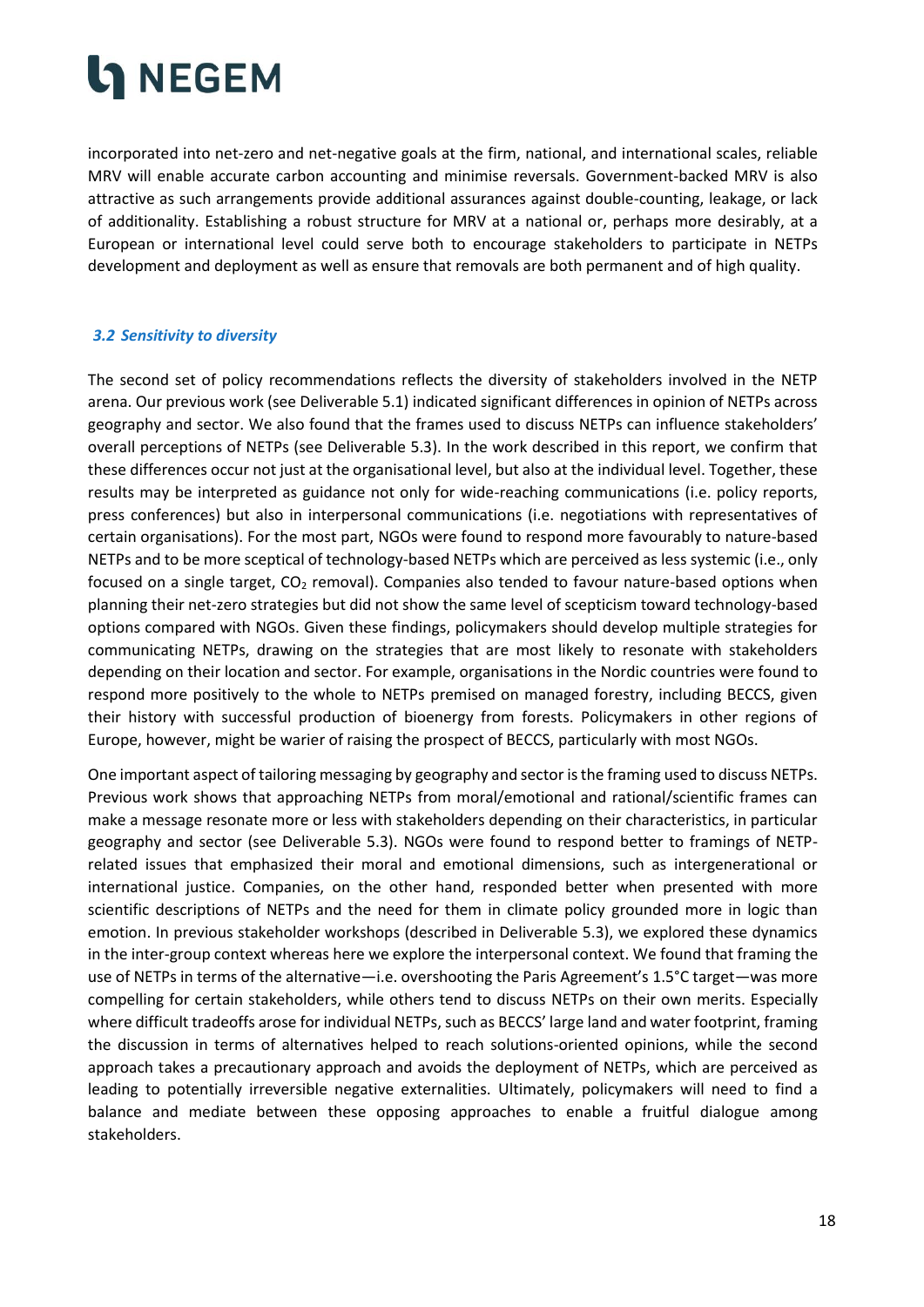#### <span id="page-18-0"></span>*3.3 Multi-criteria objectives and systemic perspective*

Across stakeholder groups, regardless of sector or geography, we found one marked similarity: a clear desire for the conversation about NETPs to be more holistic but also action-oriented. Often, political and industrial silos focus policy discussions on single aspects of solution-building—in this case, NETPs' ability to remove carbon from the atmosphere. But what we found in our interviews, and indeed in workshops (Deliverable 5.3) and organisational documents (Deliverable 5.1) as well, was an emphasis on the tensions and trade-offs between NETPs being employed solely as mechanisms for carbon removal and their ability to promote environmental and social co-benefits. Stakeholders were cognizant of these tensions and trade-offs and resolved them according to their own pre-defined values to determine their support for individual NETPs. In many cases, weighing social and environmental good leads to so-called 'right versus right' dilemmas, in which one stakeholder might favour a course of action based on its ability to maximize social and/or economic good while another stakeholder might favour the opposite decision in order to maximize environmental good. The role of policy is to mediate, balance, and find a sustainable, effective compromise among these goals. For instance, policies should focus on ensuring a robust MRV system that ensures the quality and permanence of the  $CO<sub>2</sub>$  captured while avoiding a situation whereby the incentives focus solely on optimising for  $CO<sub>2</sub>$ . Developing evaluation systems that assess each initiative based on its effects (positive and negative) on different goals – like the Sustainable Development Goals (e.g. biodiversity, food security, human rights…) is important to ensure that co-benefits and trade-offs among goals are considered and handled by decision-makers and reduce the risks associated with single measures and targets (i.e. net-zero emissions).

Moreover, recognising which sets of values stakeholders weigh more than others will be important for policy discussions. Further, securing multi-benefit outcomes (i.e. ecosystem services in addition to carbon sequestration) will require policy mechanisms that enable often contentious or uncertainty-laden tradeoffs to be explored further and eventually resolved. As policymakers engage with diverse stakeholders, the ability to bridge competing objectives to arrive at a compromise will be critical. The fora in which these stakeholder discussions take place will also be important, with a clear need for fair, inclusive, and diverse stakeholder participation. While bringing together stakeholders that often mistrust each other (per Deliverable 5.3) may seem counterintuitive, our work suggests that weighing trade-offs is best accomplished when opposing value sets can find common ground.

### <span id="page-18-1"></span>*4. Conclusions and further steps*

In conclusion, our analysis reveals that stakeholder perceptions of the business case for NETPs are affected by some important barriers that impede the diffusion and development of NETPs. In particular, these barriers impact the risk stakeholders are willing to take, and especially the resistance to change organisational routines to invest in NETPs that are more dissimilar to current operations. Similarly, these barriers undermine the constitutive dialogue among stakeholders involved in the policy arena, which is essential to ensure the legitimacy and feasibility of policies regarding NETPs. In addition, stakeholders are aware that CO<sub>2</sub> removal cannot be the only objective, and that trade-offs must be made between a climate goal and other relevant social and environmental objectives. European policies seeking to foster the development and deployment of NETPs must therefore focus on reducing regulatory uncertainty,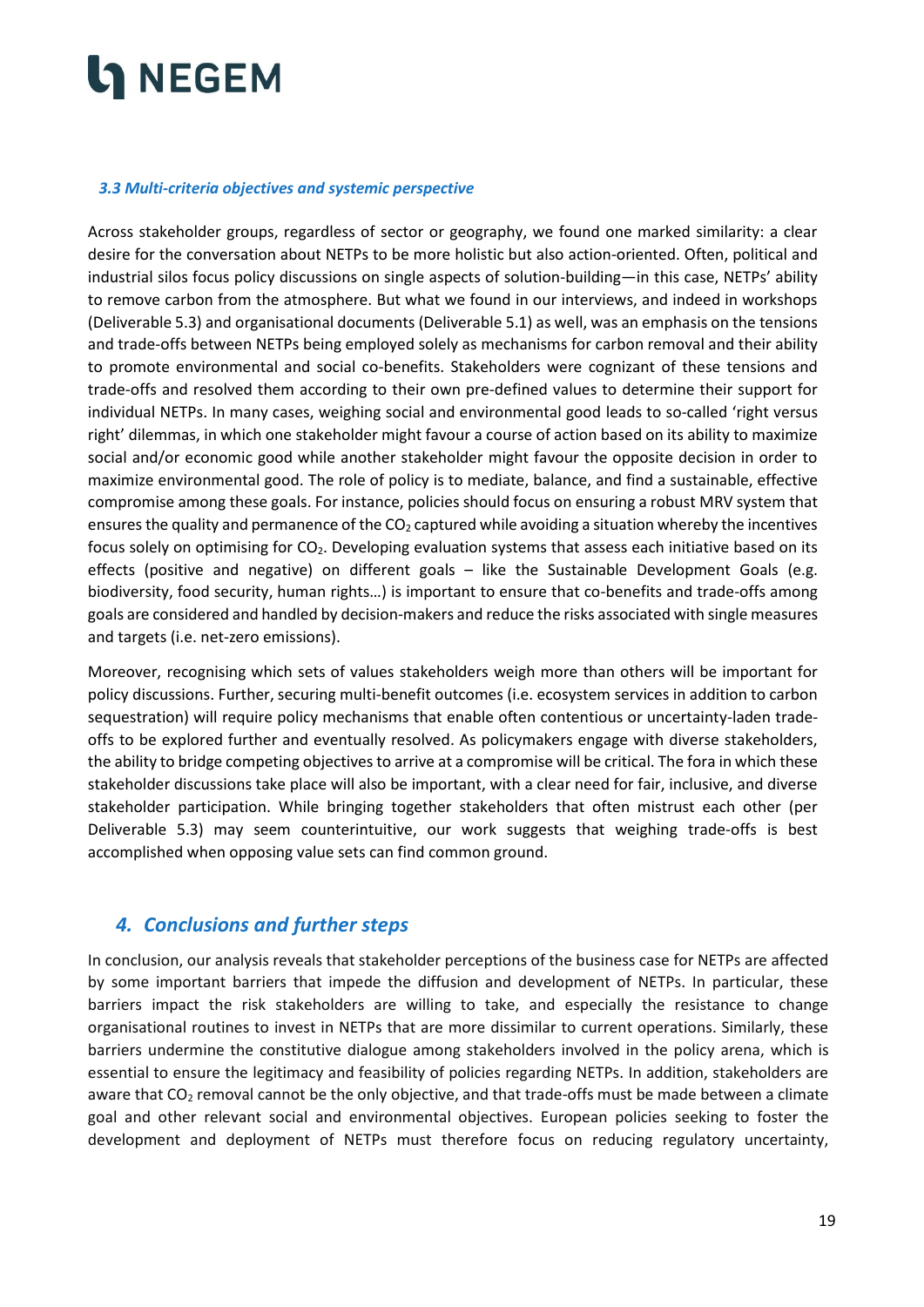

committing to robust policy frameworks for the coming decades despite inevitable policy changes, and coordinating the development of the fully-fledged business ecosystems that investing in many NETPs will require. Similarly, understanding the different perceptions and framing of the various stakeholders involved can lead to improved dialogue among stakeholders, reducing the gridlock and circular arguments that often impede the debate. Finally, climate policies aimed at NETPs must be reconciled with those related to other social and environmental goals so that trade-offs and tensions between different goals are resolved without one target prevailing at the expense of others.

In preparing this report, the following deliverable/s have been taken into consideration:

| D#  | Deliverable title                                                                                      | Lead<br>Beneficiary | Type         | <b>Dissemination</b><br>level | Due date<br>(in MM) |
|-----|--------------------------------------------------------------------------------------------------------|---------------------|--------------|-------------------------------|---------------------|
| 2.2 | Interactions and trade-<br>offs between nature-<br>based and engineered<br>climate change<br>solutions | <b>UOXF</b>         | $\mathsf{R}$ | Public                        | 17                  |
| 4.3 | <b>Identify Member state</b><br>targets for CDR                                                        | ICL                 | $\mathsf{R}$ | Public                        | 17                  |
| 5.1 | <b>Measuring Social</b><br>License to Operate for<br>Different NETPs                                   | <b>UCAM</b>         | $\mathsf{R}$ | Public                        | 18                  |
| 5.3 | <b>Stakeholder Perceptions</b><br>of NETPs Governance                                                  | <b>UCAM</b>         | R            | Public                        | 18                  |
| 6.2 | Principles for carbon<br>negative accounting                                                           | <b>CMW</b>          | R            | Public                        | 18                  |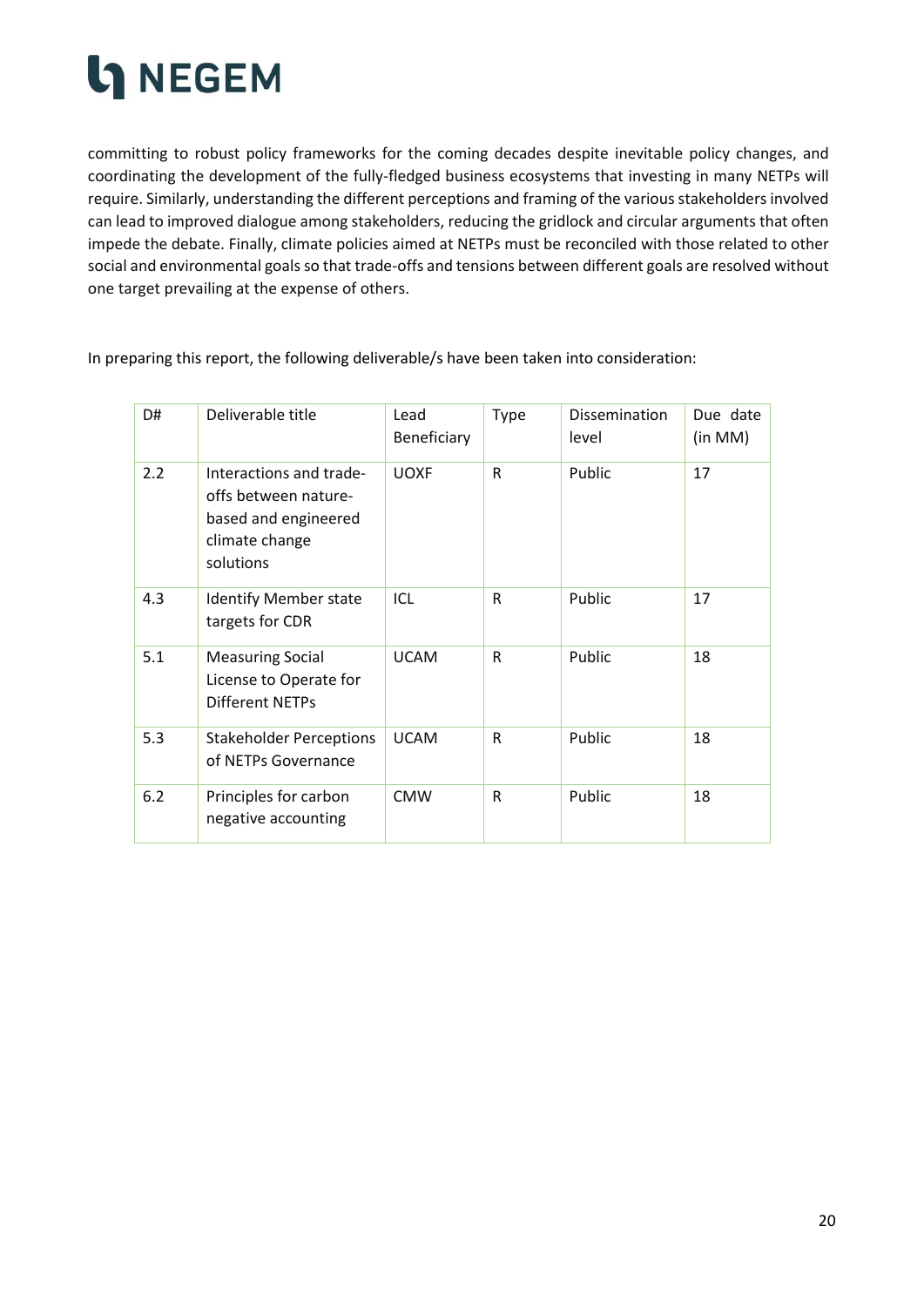### <span id="page-20-0"></span>*References*

Ashforth, B. E., Fried, Y. (1988). The mindlessness of organisational behaviors. *Human Relations*, 41: 305- 329.

Bansal, P. (2002). The corporate challenges of sustainable development. *Academy of Management Executive*, 16(2), 122–131.

Bednar, J., Obersteiner, M., Baklanov, A., Thomson, M., Wagner, F., Geden, O., Allen, M. & Hall, J. W. (2021). Operationalizing the net-negative carbon economy. *Nature, 596*(7872), 377-383.

Buck, H. J. (2018). The politics of negative emissions technologies and decarbonization in rural communities. *Global Sustainability*, 1, e2.

Burchell, J., & Cook, J. (2006). Assessing the impact of stakeholder dialogue: changing relationships between NGOs and companies. *Journal of Public Affairs: An International Journal*, 6(3‐4), 210-227.

Carton, W., Asiyanbi, A., Beck, S., Buck, H. J., & Lund, J. F. (2020). Negative emissions and the long history of carbon removal. *Wiley Interdisciplinary Reviews: Climate Change*, 11(6), 671.

Carton, W., Lund, J. F., & Dooley, K. (2021). Undoing equivalence: Rethinking carbon accounting for just carbon removal. *Frontiers in Climate, 3*, 30.

de Bakker, F. G., Rasche, A., & Ponte, S. 2019. Multi-stakeholder initiatives on sustainability: A crossdisciplinary review and research agenda for business ethics. *Business Ethics Quarterly*, 29(3): 343-383.

Fuss, S., Lamb, W. F., Callaghan, M. W., Hilaire, J., Creutzig, F., Amann, T., ... & Minx, J. C. (2018). Negative emissions—Part 2: Costs, potentials and side effects. *Environmental Research Letters, 13*(6), 063002.

Gersick, C. J., and J. R. Hackman, (1990). Habitual routines in task-performing groups. *Organisational Behavior and Human Decision Processes*, 47:65-97.

Gioia, D.A., Corley, K.G., Hamilton, A.L. (2013) Seeking qualitative rigor in inductive research: notes on the Gioia Methodology. *Organisational Research Methods*, 16(1): 15–31.

Hahn, T., Figge, F., Pinkse, J., & Preuss, L. (2018). A paradox perspective on corporate sustainability: Descriptive, instrumental, and normative aspects. *Journal of Business Ethics*, 148(2), 235-248.

Hahn, T., Pinkse, J., Preuss, L., & Figge, F. (2015). Tensions in corporate sustainability: Towards an integrative framework. *Journal of Business Ethics*, 127(2), 297–316.

Hannan, M. T., and J. R. Freeman (1983). Structural inertia and organisational change. *American Sociological Review*, 29:149-164.

Honegger, M., Poralla, M., Michaelowa, A., & Ahonen, H. M. (2022). Who is paying for carbon dioxide removal? Designing policy instruments for mobilizing negative emissions technologies. *Frontiers in climate*, *3*, 672996.

Honegger, M., and Reiner, D.M. (2018) The political economy of negative emissions technologies: consequences for international policy design, *Climate Policy* 18 (3), 306-321.

Intergovernmental Panel on Climate Change (2022) *Sixth assessment report: mitigation of climate change*. (Cambridge University Press. Cambridge, UK).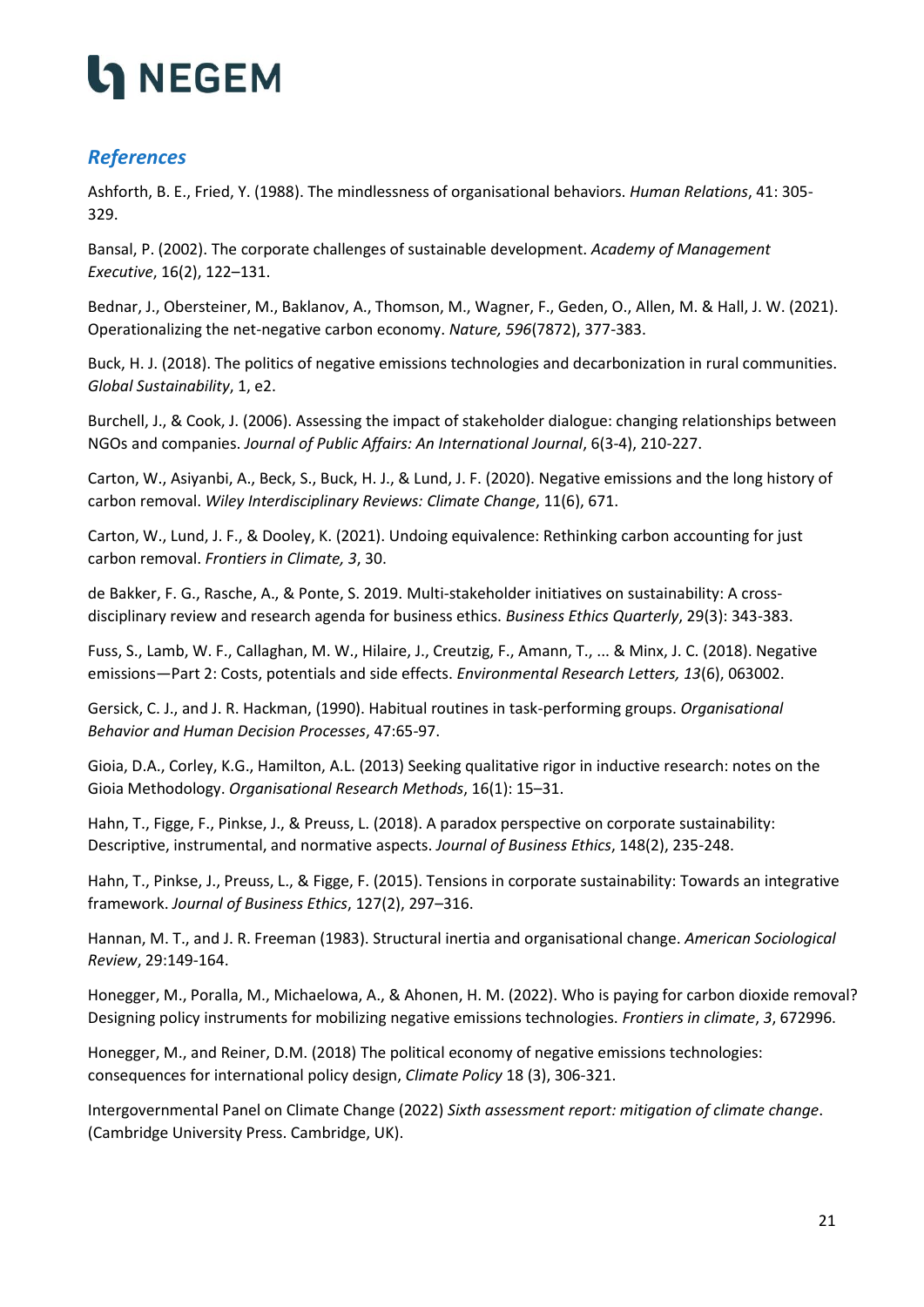Kidder, R. M. (1995). *How good people make tough choices*. New York: Morrow.

Mabon, L., Vercelli, S., Shackley, S., Anderlucci, J., Battisti, N., Franzese, C., & Boot, K. (2013). 'Tell me what you think about the geological storage of carbon dioxide': towards a fuller understanding of public perceptions of CCS. *Energy Procedia*, 37, 7444-7453.

Madhu, K., Pauliuk, S., Dhathri, S., & Creutzig, F. (2021). Understanding environmental trade-offs and resource demand of direct air capture technologies through comparative life-cycle assessment. *Nature Energy*, *6*(11), 1035-1044.

McLaren, D. P., Tyfield, D. P., Willis, R., Szerszynski, B., & Markusson, N. O. (2019). Beyond "net-zero": a case for separate targets for emissions reduction and negative emissions. *Frontiers in Climate, 1*, 4.

Mena, S., & Palazzo, G. 2012. Input and output legitimacy of multi-stakeholder initiatives. *Business Ethics Quarterly*, 527-556.

Nemet, G.F., Callaghan, M.W., Creutzig, F., Fuss, S., Hartmann, J., Hilaire, J., Lamb, W.F., Minx, J.C., Rogers, S. and Smith, P., 2018. Negative emissions—Part 3: Innovation and upscaling. *Environmental Research Letters*, *13*(6), p.063003

O'Beirne, P., Battersby, F., Mallett, A., Aczel, M., Makuch, K., Workman, M., & Heap, R. (2020). The UK netzero target: Insights into procedural justice for greenhouse gas removal. *Environmental Science & Policy*, 112, 264-274.

Peters, G. P., & Geden, O. (2017). Catalysing a political shift from low to negative carbon. *Nature Climate Change, 7*(9), 619-621.

Rasche, A. 2012. Global policies and local practice: Loose and tight couplings in multi-stakeholder initiatives. *Business Ethics Quarterly*, 679-708.

Reiner, D.M., I. Hannula, T. Koljonen, M. Allen, W. Lucht, G. Guillén-Gosálbez (2021) Europe's 'green deal' and carbon dioxide removal, *Nature* 589 (7840), 19

Rodriguez, E., Lefvert, A., Fridahl, M., Grönkvist, S., Haikola, S., & Hansson, A. (2021). Tensions in the energy transition: Swedish and Finnish company perspectives on bioenergy with carbon capture and storage. *Journal of cleaner production*, *280*, 124527.

Shrum, T. R., Markowitz, E., Buck, H., Gregory, R., van der Linden, S., Attari, S. Z., & Van Boven, L. (2020). Behavioural frameworks to understand public perceptions of and risk response to carbon dioxide removal. *Interface focus, 10*(5), 20200002.

Strauss, A., Corbin, J. (1998) *Basics of qualitative research: Techniques and procedures for developing grounded theory* (Sage Publications, Inc., Thousand Oaks, CA).

Strunge, T., Renforth, P., & Van der Spek, M. (2022). Towards a business case for CO2 mineralisation in the cement industry. *Communications earth & environment*, *3*(1), 1-14.

Tanzer, S. E., & Ramírez, A. (2019). When are negative emissions negative emissions?. *Energy & Environmental Science, 12*(4), 1210-1218.

Van der Byl, C., Slawinski, N., & Hahn, T. (2020). Responsible management of sustainability tensions: A paradoxical approach to grand challenges. In *Research handbook of responsible management*. Edward Elgar Publishing.